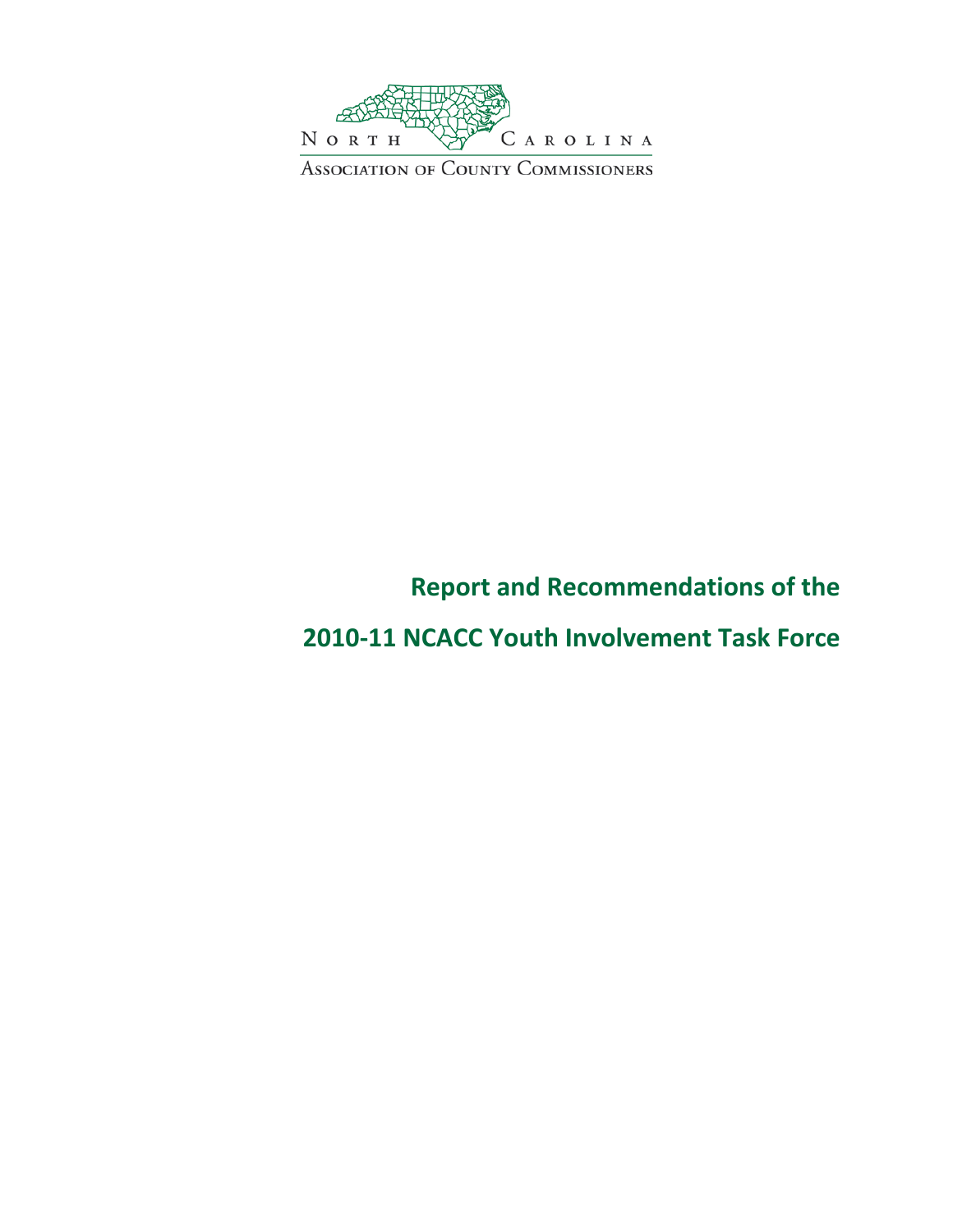# **Table of Contents**

| <b>Task Force roster</b>                                                                               | 1                |
|--------------------------------------------------------------------------------------------------------|------------------|
| Letter from Task Force Chair                                                                           | $\boldsymbol{2}$ |
| <b>Objective and Recommendations</b>                                                                   | 3                |
| Recap of YouthVoice 2010                                                                               | 4                |
| Top 10 issues                                                                                          | 5                |
| County youth involvement programs                                                                      | $6-9$            |
| <b>Engaging youth stakeholders</b>                                                                     | $10-17$          |
| Working with a county government youth council                                                         | $18 - 21$        |
| Communicating with youths                                                                              | $22 - 29$        |
| Promoting careers in county government                                                                 | 30-32            |
| <b>Proceedings of Task Force meetings</b><br>Available online at www.ncacc.org/committees/youthtf.html |                  |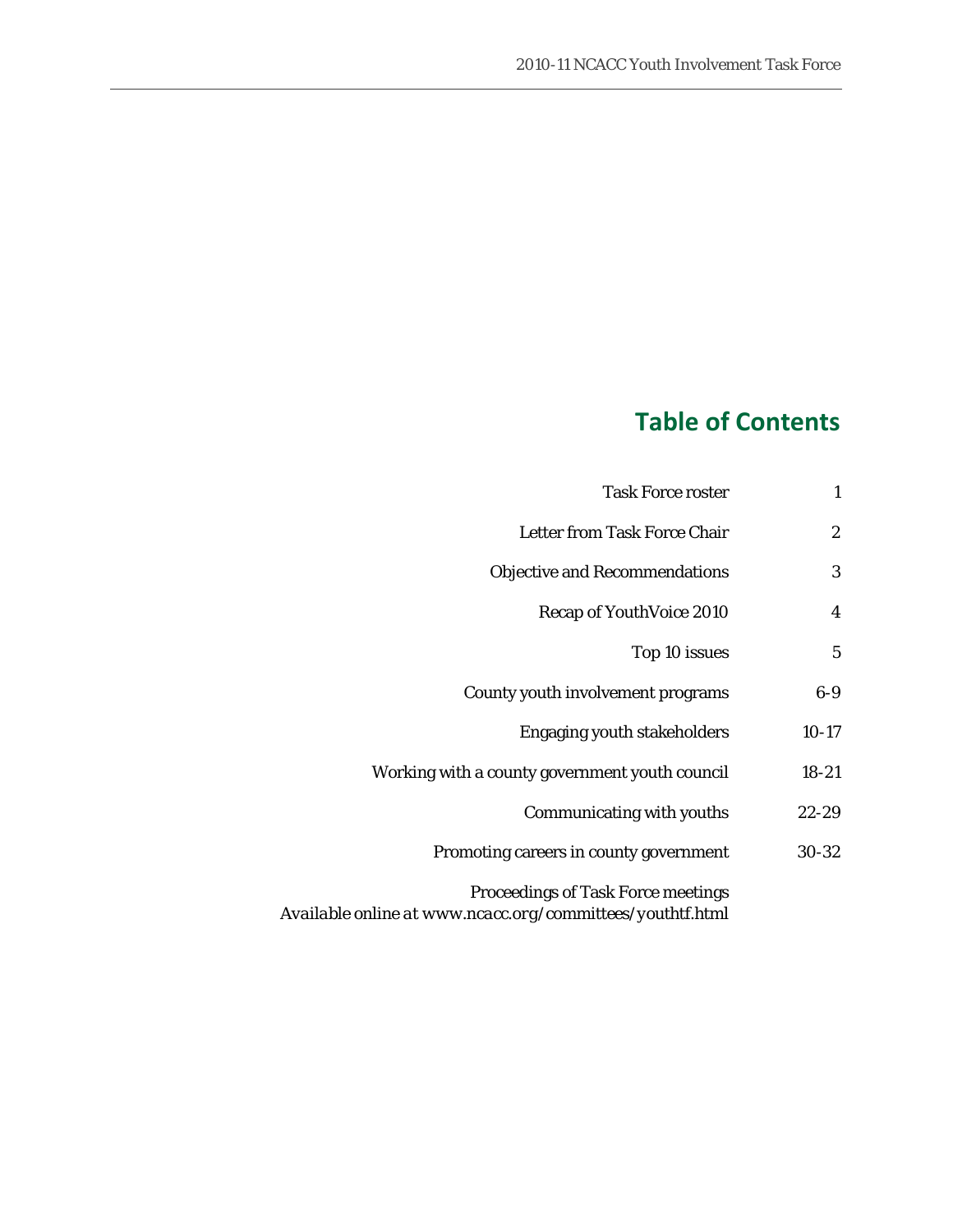# **Task Force membership**

**The Honorable Ray Jeffers, Task Force Chair** Person County Commissioner

**The Honorable Linda Massey** Alamance County Chairman of the Board

**The Honorable Kenny Poteat** Avery County Chairman of the Board

**The Honorable Brenda Howerton** Durham County Commissioner

**The Honorable Tony Cozart** Granville County Commissioner

**The Honorable Kay Cashion** Guilford County Commissioner

**The Honorable Robert Carter** Northampton County Commissioner

**The Honorable Valerie Foushee** Orange County Commissioner

**The Honorable Gene McIntyre** Stanly County Commissioner

**The Honorable James West** Wake County Commissioner

**NCACC staff liaison: Jason King** Assistant Communications Director (919) 715-0045 jason.king@ncacc.org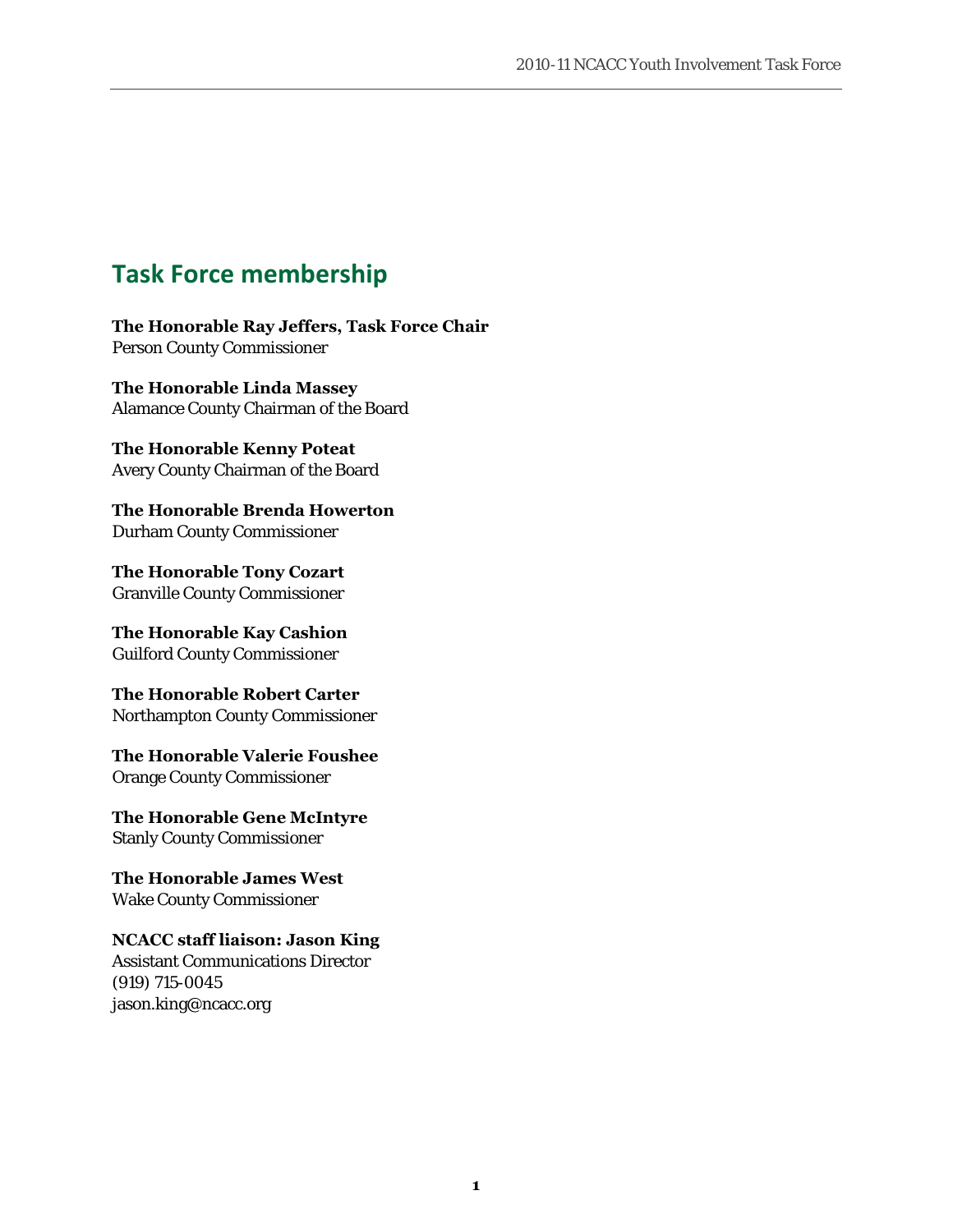# **Message from Ray Jeffers, Task Force Chair**

As county commissioners, we regularly make decisions that impact the youth in our communities – funding for schools, parks and recreation facilities and programs, and libraries are obvious examples. What is often missing in our decision-making process, however, is input from youth.

During our initial Youth Involvement Task Force meeting in December 2010, we were joined by Seth Bollenbecker, an astute Cabarrus County 10<sup>th</sup>-grader with a bright future ahead of him. He told us about a program he was involved with in middle school, in which the school superintendent hosted a roundtable discussion each quarter with two students from each of the school system's middle schools. The meeting provided students a forum to develop solutions to issues and problems at their respective schools. Seth told us how much he valued those conversations with other students – with an influential school leader present – and how he wondered why that forum was not present at the high school level.

County governments need that same face-to-face interaction with youth. The importance of initial and regular contact between county leaders and youth is important to the futures of both the youth and the county. Counties need responsible and informed citizens, as well as future elected officials and capable, creative staff. Youth need to know they have a future in their county and that county government leaders are willing to hear their voice. Neil Howe, a renowned authority on generations in America, says that today's youth will become engaged if they feel their voice is valued and will impact a decision.

As we looked to build upon Cleveland County Commissioner Mary Accor's presidential initiative on developing youth leaders, the top 10 youth issues identified at our 103rd Annual Conference were at the forefront of our discussions. We identified one of those issues, "lack of youth voice in community," and developed a handful of recommendations for counties that can provide youths with a voice in local political decisions as well as opportunities to express their opinions to county government officials.

NCACC membership voted to include the top 10 youth issues in the Association's 2011-12 package of legislative goals, and YouthVoice 2011 is dedicated to providing youth with the capacity to develop solutions to each of those issues. We hope that you find this report and our recommendations useful as you consider the best way for your county to involve youth in county government.

B. Ry ft

B. Ray Jeffers, Youth Involvement Task Force Chair Person County Commissioner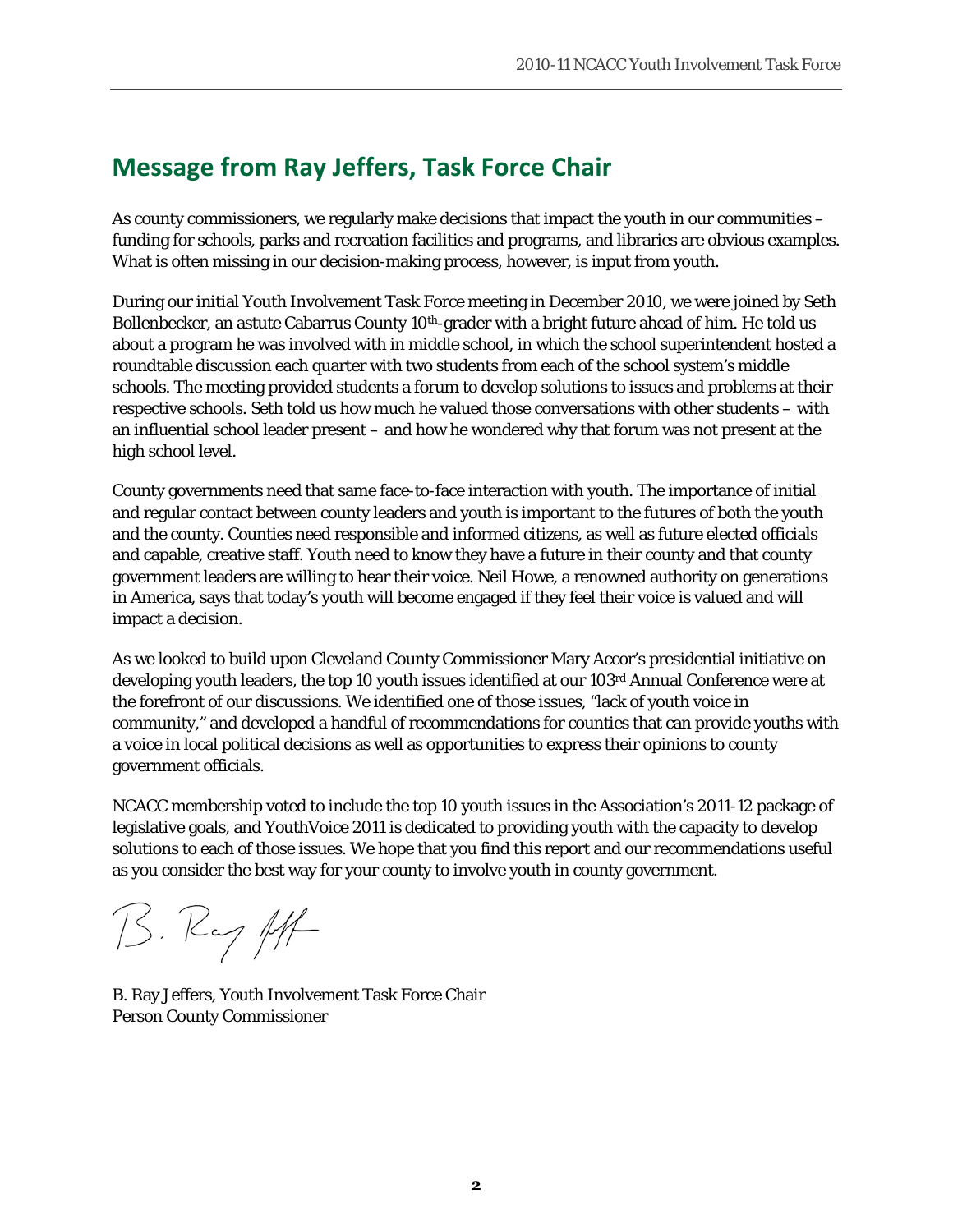# **Objective**

Develop a resource to help counties provide youths with a voice in local political decisions and opportunities to express their opinions to county government officials.

# **Recommendations**

**1.** Work with a county agency, such as 4-H, to develop a program to bring high school students to a county government facility to learn more about county government and reinforce what students learn about local government in the classroom. Involve local elected officials and department heads in these outreach events.

*See pages 6-9.* 

**2.** Form a Youth Stakeholder Council and assign a County Commissioner as a liaison to that Council. The Council represents an opportunity for County leaders and community groups such as foundations, nonprofits, school administrators and faith-based organizations to discover the array of services that can be provided to youth and coordinate those services.

*See pages 10-17.* 

**3.** Form a County Government Youth Council and assign a County Commissioner as a liaison to that Council. Convene the Council on a semiannual basis to provide a regular forum for youth to share issues of concern with county leadership. Serve as a facilitator for Youth Councils and task members with developing solutions to issues that youth face. Affiliate your local youth council with the State Youth Council, which is part of the N.C. Youth Advocacy and Involvement Office.

*See pages 18-21.* 

**4.** Use social media platforms such as Facebook and Twitter to stay in contact with youth. Follow the Cooperative Extension Service's guidelines for engaging youth through social media.

*See pages 22-29. A workshop on this topic will be held at the 104th Annual Conference.*

**5.** Encourage careers in County Government through internship and job shadowing programs for local high schools and institutions of higher learning. If your county runs a PEG (Public, Education and Governmental) channel, utilize the NCACC's Welcome to Your County video, which includes a County Careers segment to showcase various jobs in county government.

*See pages 30-32.*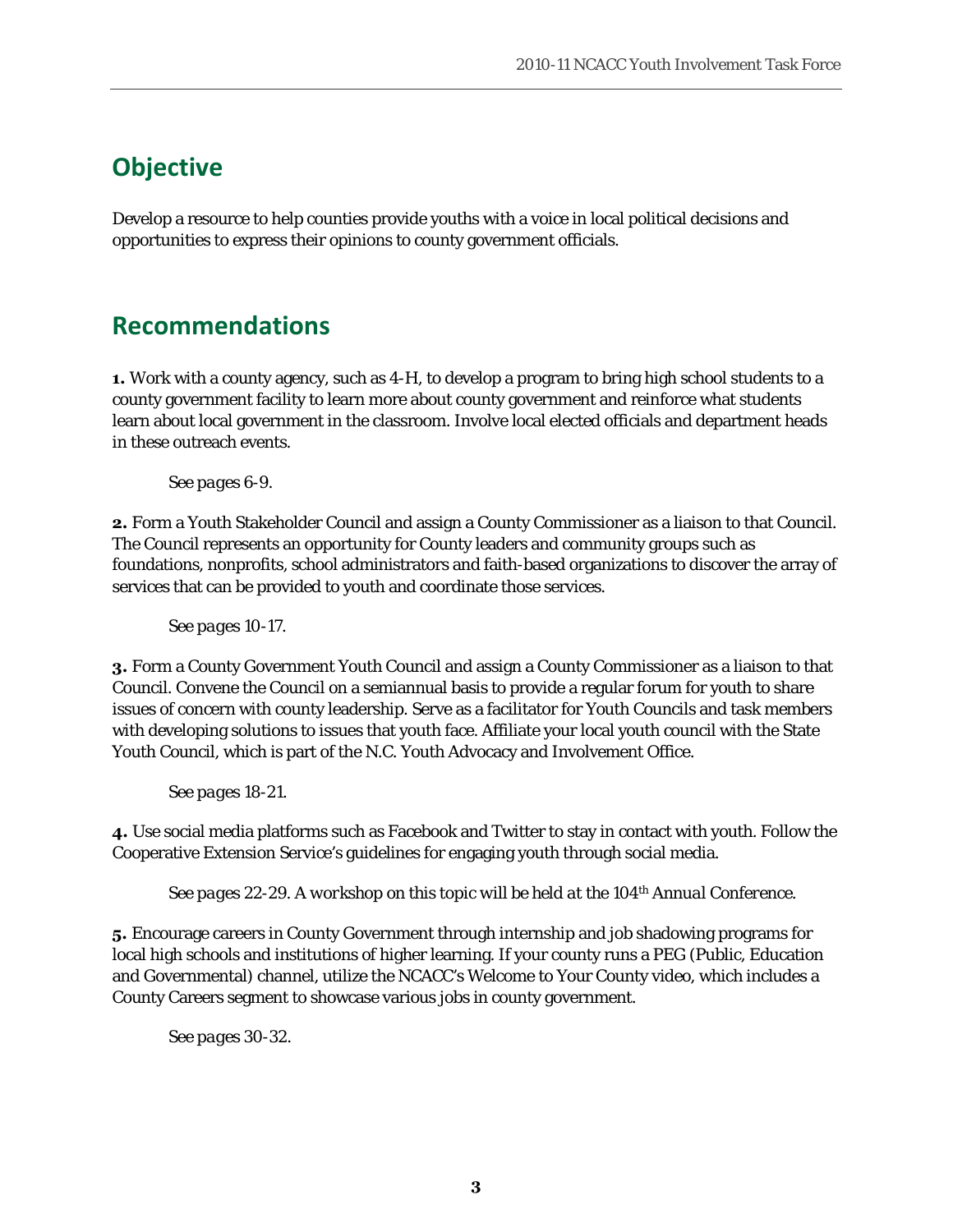# **Youths identify top 10 statewide issues**

The NCACC held its inaugural Youth Summit – YouthVoice 2010 – on Aug. 27-28 in Pitt County in conjunction with its 103rd Annual Conference. More than 80 youths and adults representing 74 counties attended the event. During YouthVoice 2010, attendees had a chance to interact with county commissioners, attend the annual Horn O' Plenty event sponsored by NC Cooperative Extension, participate in workshop sessions and attend a general session featuring NC SPIN.



In addition, the youth attendees debated and decided on the top 10 issues facing youth. These issues stemmed from ones that 4-H'ers and youths in every county identified and compiled. Youths then met in groups to prioritize the top 10 issues in their Extension district. One youth from each county was invited to attend YouthVoice 2010.

From more than 60 issues, the delegation attending YouthVoice 2010 determined the top 10 issues facing youth in North Carolina. The State 4-H Council officer team shared the top 10 issues with county commissioners during the NCACC's business session.

YouthVoice 2010 was developed because of NCACC's 2009-10 President Mary Accor's commitment to youth and to developing youth leaders. The event was sponsored by the NCACC. North Carolina 4-H Youth Development and North Carolina Cooperative Extension were the lead partners and led the efforts to plan the conference and organize YouthVoice 2010.

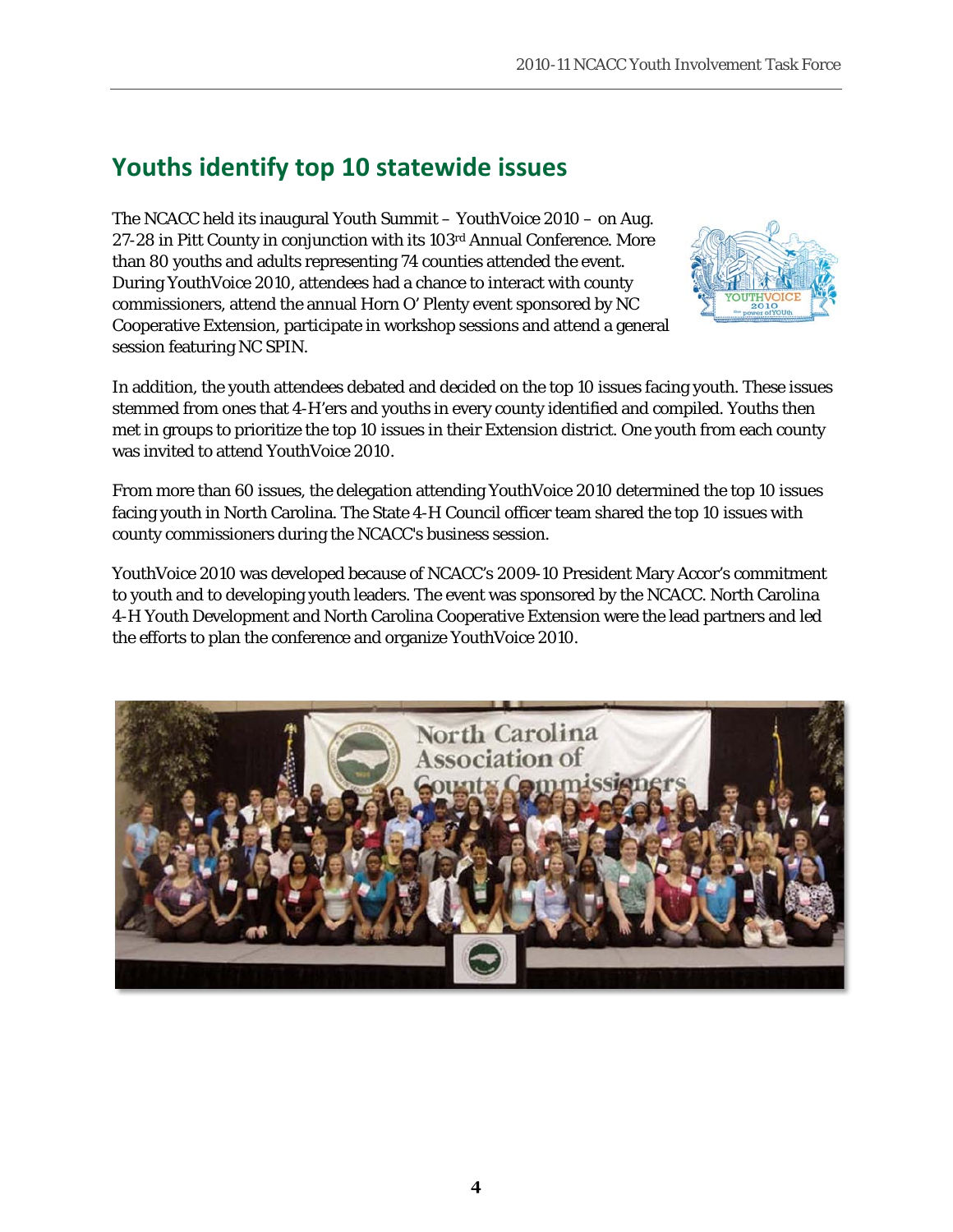# **YouthVoice 2010: Top 10 Statewide Issues of Concern**

#### **1. Teen pregnancy**

Prevention, sex education and related health issues. It starts a chain reaction and teenagers face tough decisions.

#### **2. Substance abuse**

This includes illegal drugs, alcohol, tobacco and prescription drugs. Younger children are trying tobacco.

#### **3. Dropouts**

North Carolina's drop-out rate is at one-third; more dropout prevention programs are needed.

#### **4. Violence**

This includes bullying, gangs, crime and physical harm. Education is needed on safety issues, recognizing that "unsafe" actions impact others, such as friends and family.

#### **5. Recreation**

This includes community activities, intramural sports, funding for youth centers and other facilities and safe places, and unstructured activities. Re-evaluate current parks and recreation programs. Paying for sports can be expensive.

#### **6. Socio-economics**

Adults and teens need jobs; unemployment is getting worse. Poverty and hunger are problems, especially in small counties with low economic ratings; family income is below average. Other issues are identity theft, and family money management; many grandparents with low incomes are raising grandchildren.

#### **7. Education issues/school funding**

Schools need money to provide more classes and extracurricular activities. Young people need to prepare for and find money to help pay for college. Youths want to think their needs are recognized, and they want more opportunities at school.

#### **8. Lack of youth voice in community**

Youths need to have their voices included in political decisions; youths should take the initiative with governmental officials to have opportunities to express their opinions.

#### **9. Health issues**

Obesity, healthy lifestyles education, healthy food in school cafeterias, and chronic disease reduction are important to young people.

#### **10. Lack of things to do**

There should be more safe and effective activities for youth to participate in. There should be a partnership between youth development programs, with constructive and positive activities.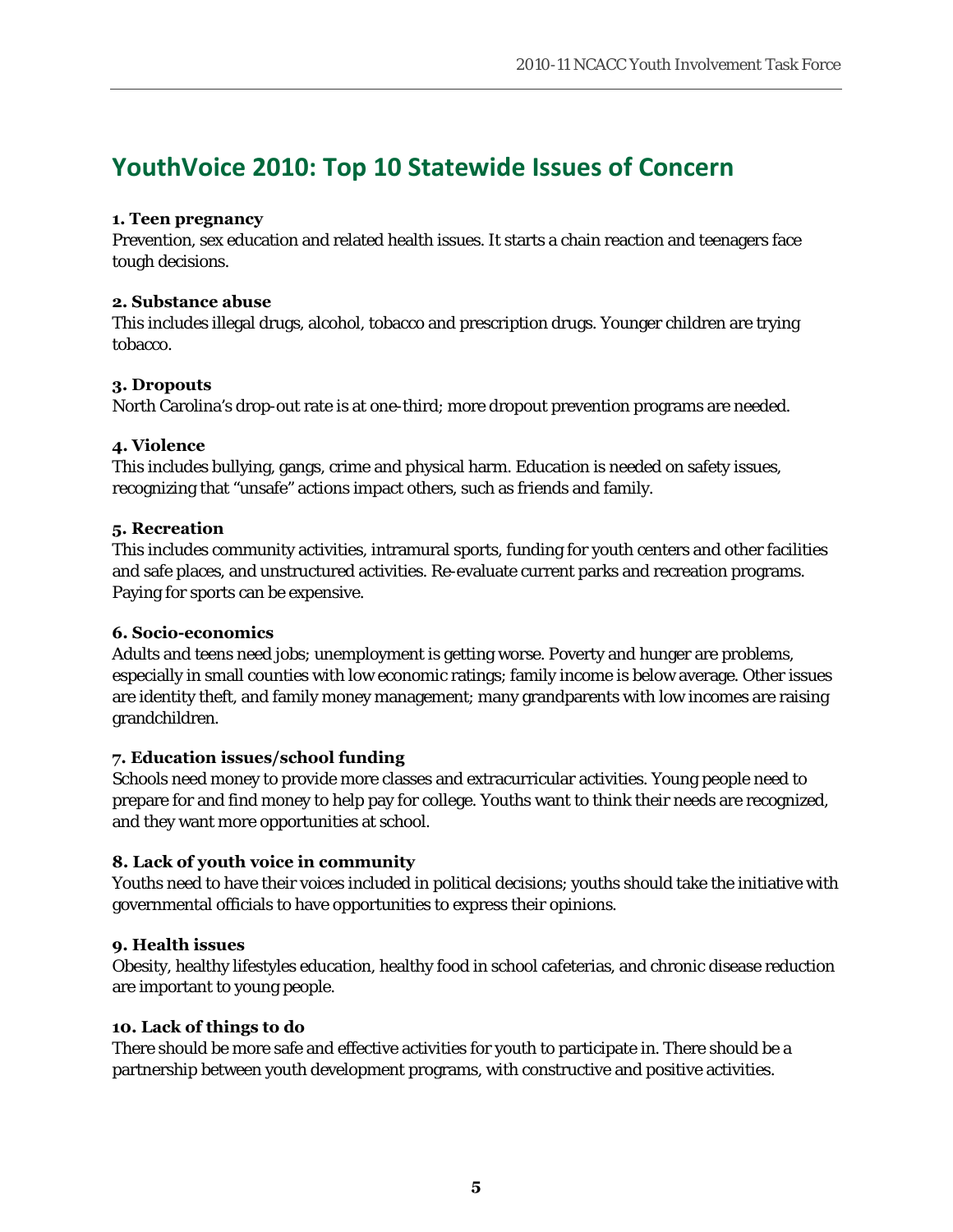# **County Youth Involvement Programs**

Pages 7-9 include several examples of county programs that provide youth with face-to-face exposure to their county government.

Cabarrus 4-H Citizenship Focus has been designated as a model program because it attempts to involve all 10th-grade high school students and reinforce what those students have learned in the classroom about local government with exposure to elected officials, county department heads and real county problems.

Having face-to-face interaction with elected and/or appointed county officials is a key first step to making a memorable impression on youth, increasing the likelihood that they will become involved in county government and/or become more civic-minded and engaged in their home counties.

Each April, the National Association of Counties leads outreach efforts on National County Government Month. This celebration represents an opportune time during the calendar year for county governments to tout their services and host events for youth at county facilities.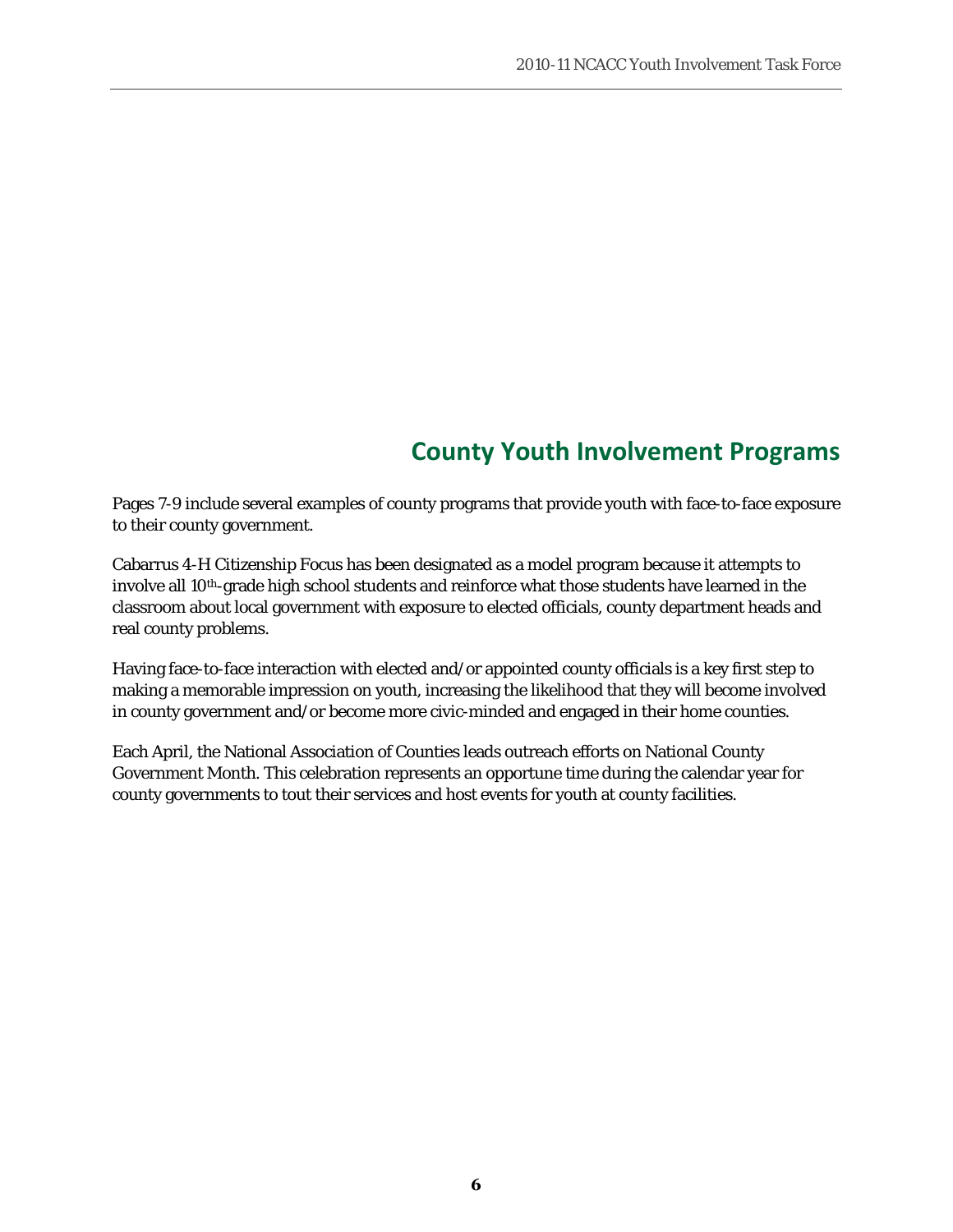# **Youth involvement program examples**

### *\*Model program\** **Cabarrus 4-H Citizenship Focus**

The Cabarrus County 4-H Citizenship Focus program bridges the gap between the civics classroom and applicable situations of citizen involvement for high school students. The program not only provides hands-on reinforcement of what students learn about local government in the classroom, but provides face-to-face contact with local elected officials and exposes students to various jobs in county government. Programs such as Citizenship Focus can provide a great starting point for impactful one-on-one or group-setting discussions between local decision-makers and youth.

Networking conversations between the 4-H extension agent and high school Civics teachers revealed students needed more hands-on experience in local citizenship activities to better understand course objectives. These objectives include knowing how to actively communicate with public officials, exploring roles as a citizen, and how local laws are enacted and enforced.

Cabarrus County 4-H planned and implemented the program. There are three components:

- Interviews with county employees: Students are divided into small groups to conduct interviews with county employees. Students make a list of questions to ask prior to attending the program, and interview several employees from different departments.
- Panel discussion with elected officials: Students participate in a large group panel discussion in the Board of Commissioners chamber. Elected officials on the panel include county commissioners, mayors, school board members, city council members and the sheriff. Each panel member introduces himself or herself, and individual students are given the opportunity to address the panel with a question.
- Budget simulation activity: A deputy county manager and county budget manager lead students in a budget simulation activity that tasks students with balancing a budget. Students can be assigned roles as county commissioners or as department heads asking for money.

Students prepared for the day by learning how to address elected officials, how to dress appropriately and some basic knowledge of how local government operates. The preparation allowed the program to have a more meaningful impact with the students. Through the 2011 spring semester, the program had been implemented during four school semesters, reaching more than 1,300 students.

During Spring 2011, nearly 650 students participated in the program. Eighty volunteers made the experience successful with a value of \$5,000 in volunteer time. As a result of the program, 87 percent of participants reported that they had a better understanding of their citizenship responsibilities, 83 percent said they had a better understanding of how the local economy and local government affect one another, 72 percent said they had gained confidence in speaking with elected officials, 68 percent said they would encourage adults they know to vote in local elections, and 65 percent said they would talk with others about what they learned.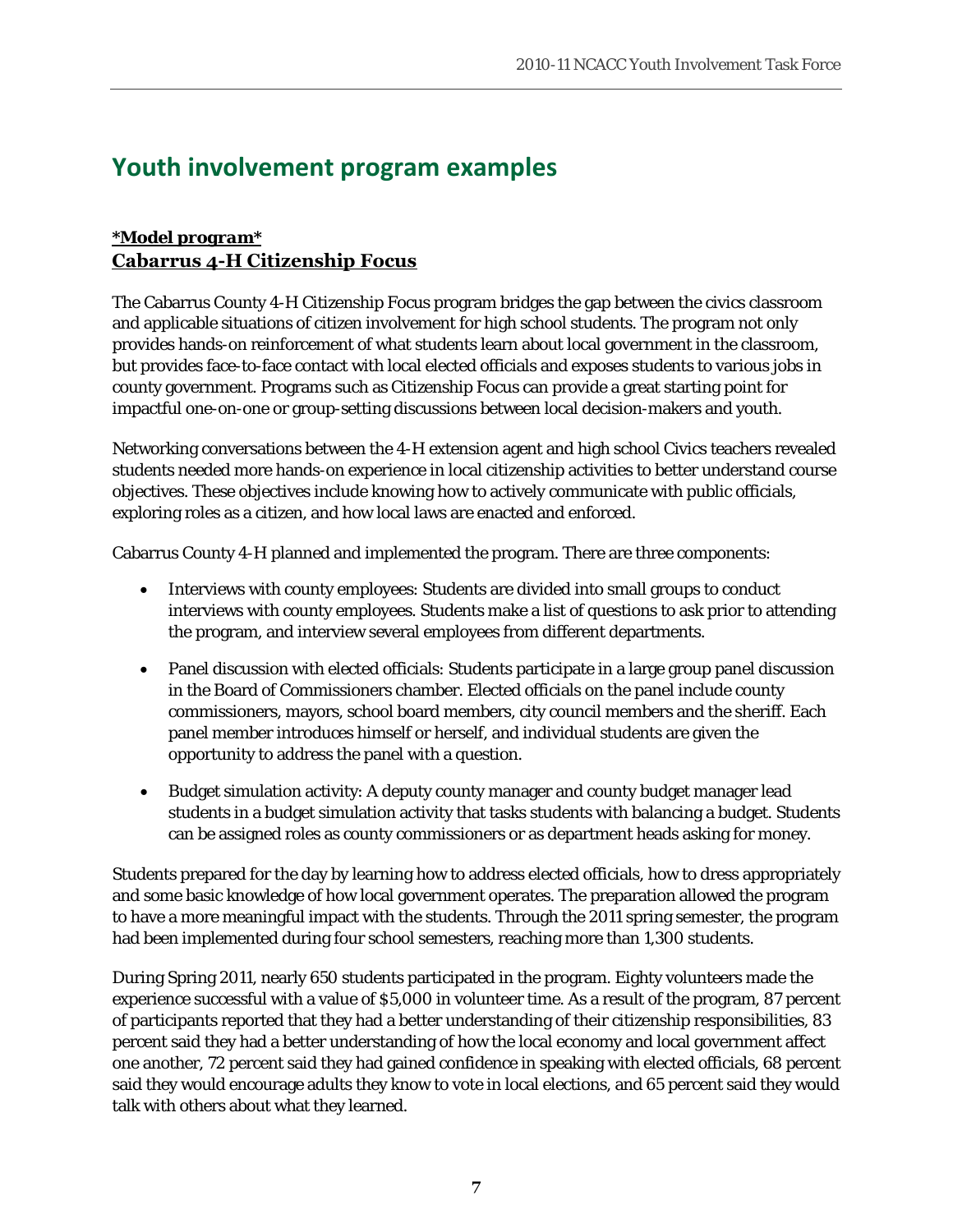Cabarrus 4-H Citizenship Focus will continue to be held each semester with a new group of students. With overwhelming support from county employees and elected officials, the program has reached students in seven high schools. Because the program components align with the Civics course objectives and follow the 4-H "learn by doing" model, school administrators and teachers are supportive of Cabarrus 4-H Citizenship Focus. In addition, the Cabarrus Rotary Club provided a grant to the program to fund student transportation from schools to the government center.

Cabarrus 4-H Citizenship Focus was recognized as a 2010 Outstanding County Program Award winner by the NCACC. For her work in developing the program, Cooperative Extension 4-H Youth Development Agent Heather Jones was honored by the North Carolina Center for Voter Education through its 2011 Spectrum of Democracy Awards as "Outstanding Citizen."

**Contact:** Debbie Bost, Director, Cabarrus County Center of the N.C. Cooperative Extension Service, (704) 920-3310 or DGBost@cabarruscounty.us.

### **Person County Local Government Day**

Twice annually (in November and March) Person County hosts a Local Government Day for 10<sup>th</sup> grade students. In partnership with the school system, which selects the dates, the county invites students to observe a Board of Commissioners meeting. The county typically changes the venue of the meeting to a larger room (the Office Building Auditorium) to accommodate students. Students are given the opportunity to speak one-on-one with commissioners after the meeting to learn more.

**Contact:** Heidi York, Person County Manager, (336) 597-1720 or hyork@personcounty.net.

#### **Robeson County Government awareness**

In 2011 the Robeson County Board of Commissioners began an initiative to meet with high school seniors to enhance their understanding of county government. Attending county commissioners provide a general overview of county government during the 45-minute county government awareness presentation, which is held at each high school. Participating department heads discuss their department's role in the county.

**Contact:** Noah Woods, Robeson County Chairman of the Board, (910) 521-9006 or noahwoods@bellsouth.net.

### **Warren County High School Jr. ROTC Program**

Established in 2009, this Warren County program exposes high school Junior ROTC participants to county offices and encourages them to volunteer in the community. The County Manager's Office conducts two tours for students each year.

**Contact:** Angelena Kearney-Dunlap, Warren County Clerk to the Board, (252) 257-3116 or adunlap@co.warren.nc.us.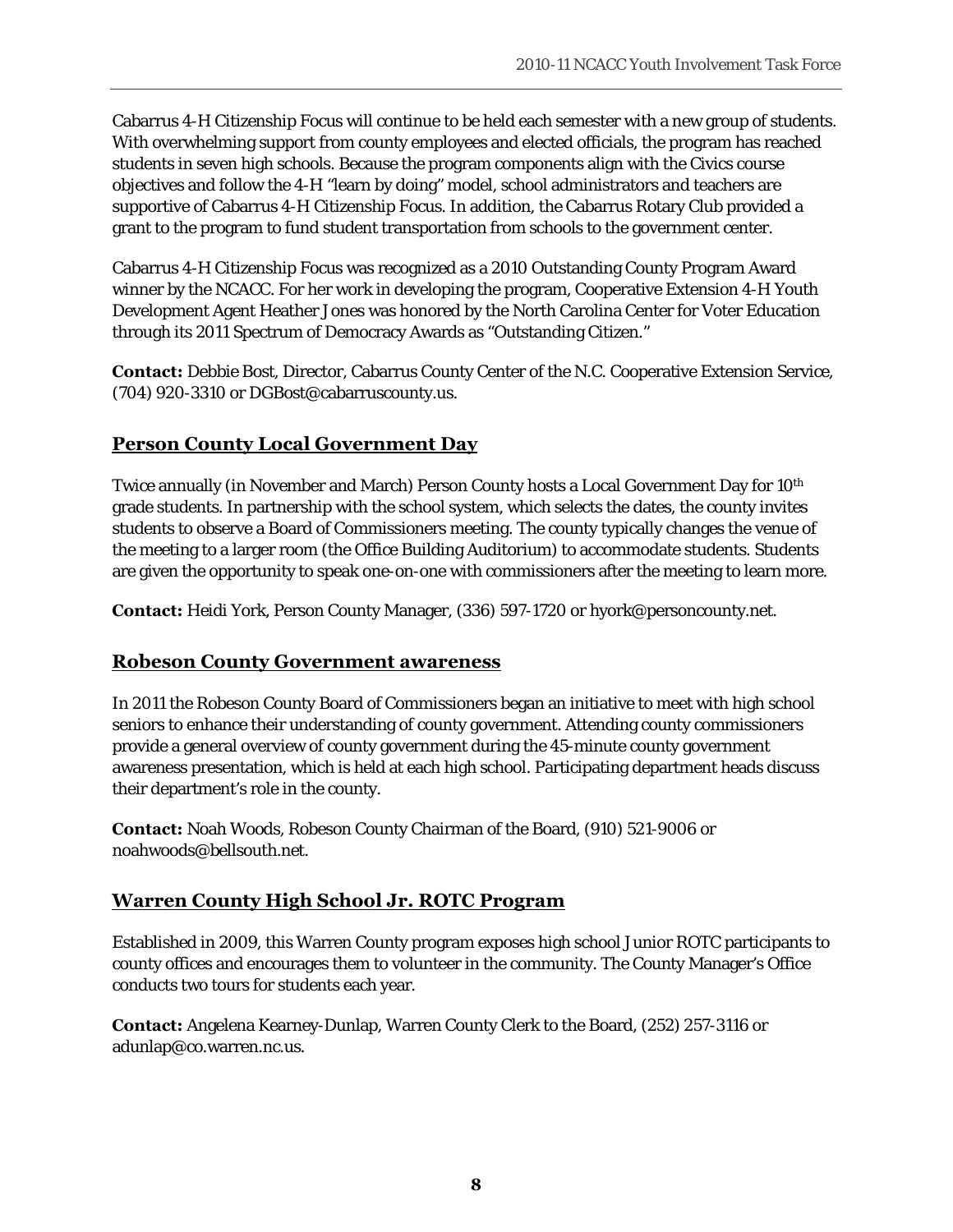# **Junior Leadership Durham 4H**

Junior Leadership Durham 4H (JLD-4H) is designed to provide high school sophomores with indepth knowledge of the Durham community and to promote active civic engagement through stimulating leadership and volunteer opportunities. This special interest club, set up as a 501(c)3 nonprofit in 2003, is intended to also support many N.C. Department of Public Instruction Civics curriculum objectives through the activities and scenarios JLD-4H youth are involved in throughout the seven planned experiential sessions. General JLD-4H Club goals include:

- developing citizenship and leadership skills to serve and lead others;
- increasing volunteerism among high school students;
- fostering more involvement in teens through leadership by promoting communication between students from different high schools in Durham;
- increasing youths' awareness of diverse community needs and resources; and
- exposing youths to various careers and volunteer leadership opportunities.

The Government and Citizenship session particularly focuses on participation in government. Durham County and City of Durham governments support the effort and alternate hosting the event. Students receive an overview of city and county governments by the city and county managers. Students then shadow a department head to understand that department's mission and report their experiences to the other students. Participants inquire how a chosen problem might affect each department. The students also participate in a mock city-county meeting to address a community concern. Research is done prior to the session, and students were given a presentation by the citycounty sustainability director. Students are assigned roles such as staff, city council members, county commissioners and citizens (pro and con). Available elected officials attend to encourage students and to guide the mock process.

Students who participate in this and the other JLD-4H sessions and outreach projects gain a fundamental understanding of the politics and workings of Durham and what the important issues are. They get to meet, ask questions of, and interact with Durham's leadership. They also have the opportunity to develop friendships across Durham with students in different high schools and from different socio-economic, ethnic and philosophical backgrounds. Building diverse relationships and learning about others enriches each individual and promotes growth. Students are required to complete a community service project, and can apply their individual focus to a 4-H project or presentation. Small groups of four choose projects specific to session topics.

This valuable experience empowers teens to find and to nurture their leadership skills while increasing their confidence. The program costs approximately \$10,000 annually but is made free to participants through funding for operations support made by various corporate and community benefactors who recognize the importance of growing youth leaders. Ninth-grade students attending a Durham public, private, charter or home school can obtain program applications available through school guidance counselors or online at www.juniorleadershipdurham.org. Applicants are also required to submit two letters of recommendation.

**Contact:** Peggy Kernodle, Family and Consumer Sciences Associate, Durham County Center of the N.C. Cooperative Extension Service, (919) 560-0523 or peggy\_kernodle@ncsu.edu.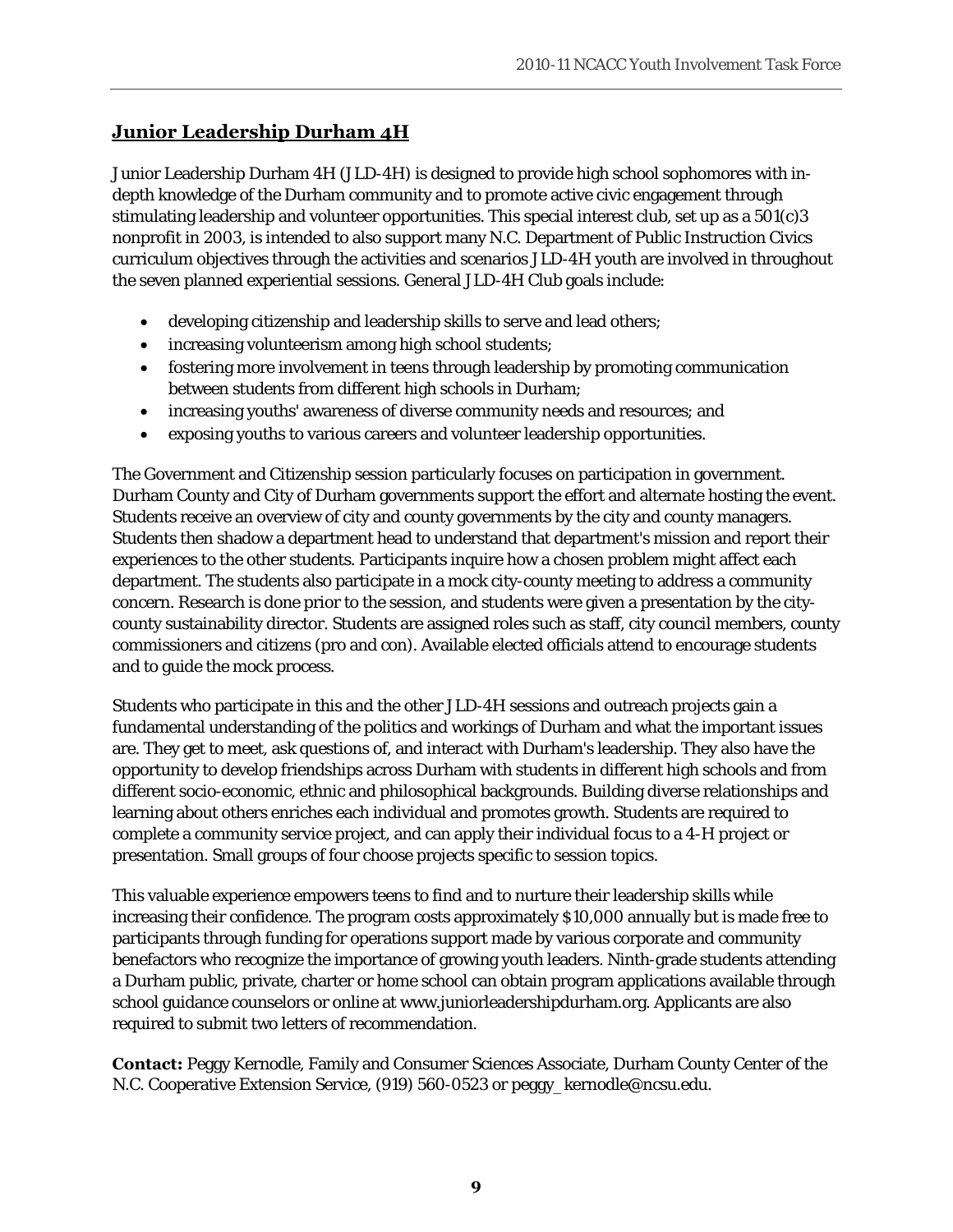# **Engaging youth stakeholders**

As elected officials, commissioners have the influence and opportunity to advocate for a cohesive community response to youth issues. Counties play a vital role in not just responding to needs of youth, but also for engaging in prevention activities that prepare them to lead successful lives.

There are in any county a multitude of organizations that provide services and assistance to youth. These can be directly affiliated with a county, such as Cooperative Extension 4-H Youth Development, or can be offered through a nonprofit that receives county funding, or can be faithbased. Engaging all these groups in a face-to-face meeting can help a Board of County Commissioners gain a better understanding of which county youth issues are being addressed, which require further attention, and which organizations offer county governments the best opportunity to address youth issues. An NCACC intern from N.C. Central University, Karen Jasmine, developed a toolkit for counties to use to form a Youth Stakeholder Council and hold an initial meeting. The toolkit, which is on pages 11-15, includes suggested guidelines and a sample first meeting agenda. The structure would be based on a county's needs, with a purpose of:

- evaluating critical metrics that broaden knowledge of young people, what they need, and how to care for and work with them more effectively.
- providing tools, resources and services to equip parents, educators, youth workers and other leaders to create a county where all young people are valued and thrive.
- collaborating with partners (foundations, corporations, schools, communities, faith-based organizations) to broaden and deepen commitments, capacity and effectiveness in fostering healthy development of youth.

A short summary of the Wake County Collaborative Partnership for Excellence in Youth Development is included on pages 16-17 as a model program for engaging youth stakeholders and formulating a plan of action to resolve youth issues.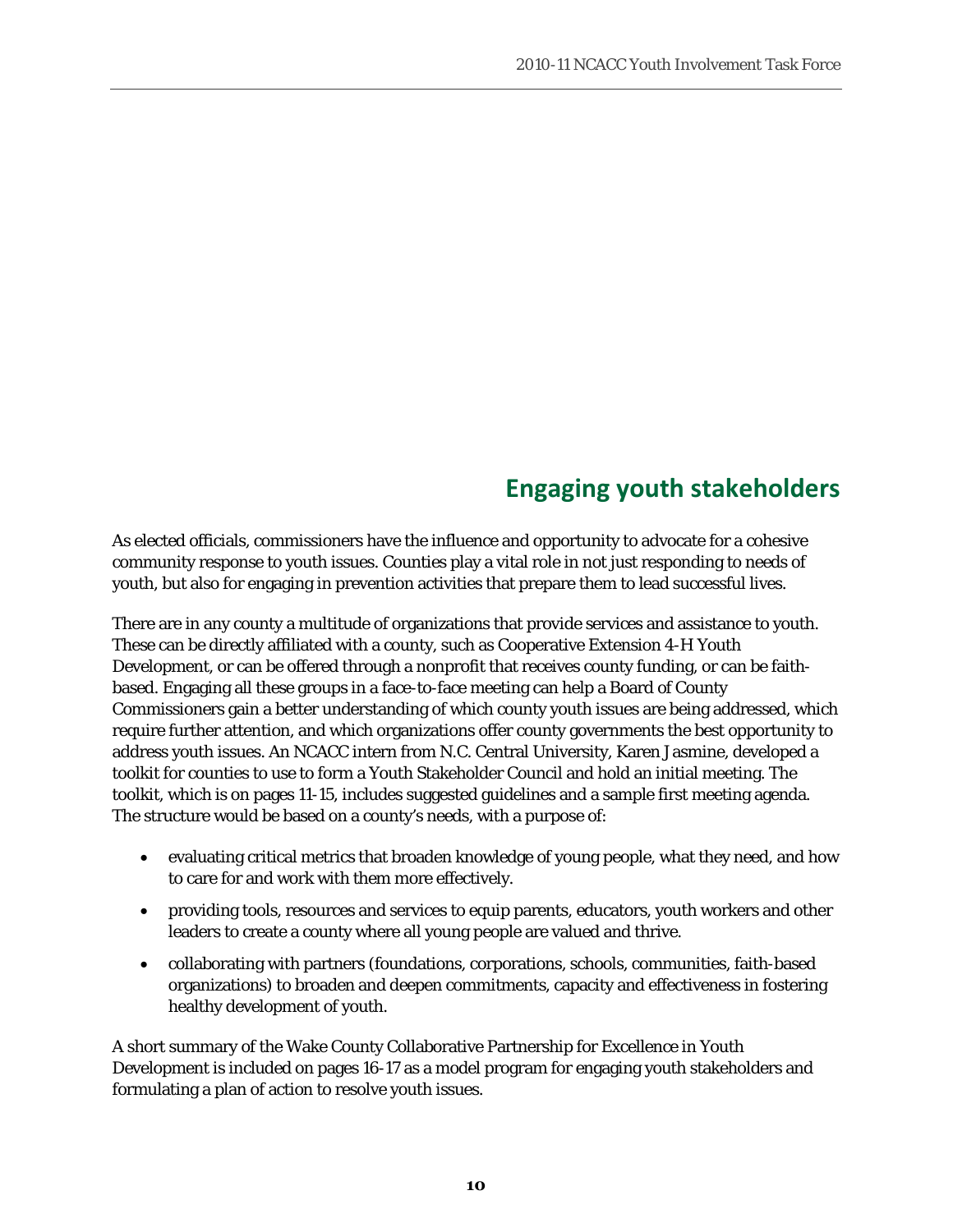## **Stakeholder council formation guidelines**

**Purpose:** To aid in creating/maintaining a county-level forum for addressing youth issues.

**1. Convene:** Invite key stakeholders who are committed to the youth cause. You may find that there is already a strong alliance of stakeholders. If that is the case, affiliate with them and jointly determine which role you can play.

- High school student body presidents,  $4H NC$  (www.ces.ncsu.edu/depts/fourh/)
- Local faith-based organizations

**2. Assess:** Consider the issues raised during the 2010 Youth Summit. What do these issues look like in your county? Visit www.djj.virginia.gov/Initiatives/YASI.aspx for an example of a framework for examining youth development areas.

**3. Discuss:** Facilitate meaningful dialogue about the outcome of this assessment and the implications for the county if left unattended. Explore programs other counties offer to address their youth-specific challenges, noting the ones that are successful. Establish what metrics accurately assess whether your youth council is making an impact on your desired outcomes. Gather data in intervals, analyze and report progress to stakeholders.

**4. Plan:** Decide what type of council is best suited for the needs indicated in the survey. Devise a plan for what your council would like to accomplish. Develop some goals and objectives in accordance with the type of council you chose.

**5. Ask:** Ask attendees what role they would like to fill on the council depending on their area of expertise and the resources they are able to commit.

**6. Assign:** Consider if there are appropriate assignments based on the discussion and divide tasks among the members so that they feel a sense of purpose. Build a reasonable accountability structure. People feel valued when they know what is expected of them and they have opportunities to contribute to this meaningful group. The first task will be information gathering goals and a reporting frequency.

**7. Market:** Market the meeting of the council and the work of constituent organizations whenever possible. Create a portal to share information with the Board of Commissioners. Utilize Youth Ambassadors to raise awareness in your county. Post links to stakeholder websites to your county website.

**8. Work!** Be about the work of Youth Building!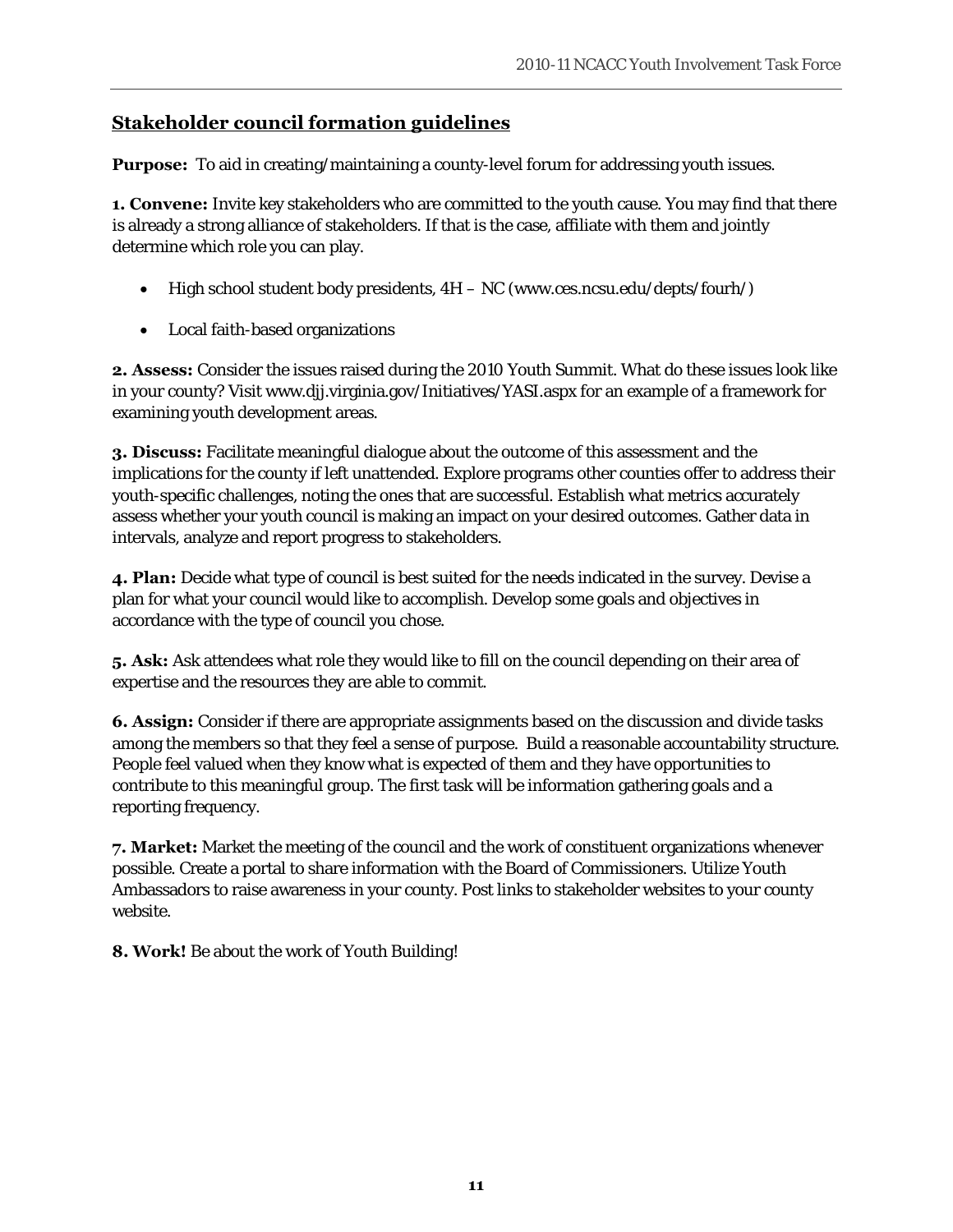| <b>Time</b> | Agenda item      |                                                                                                  | <b>Action</b>                                                                                                                                                                                                                                          | Handout                                                                                                                |
|-------------|------------------|--------------------------------------------------------------------------------------------------|--------------------------------------------------------------------------------------------------------------------------------------------------------------------------------------------------------------------------------------------------------|------------------------------------------------------------------------------------------------------------------------|
| mins.<br>20 | $\mathbf{1}$     | Welcome<br>$\bullet$<br>Housekeeping<br>٠                                                        | Open the meeting                                                                                                                                                                                                                                       | Attendance sign-<br>in (see page 13)                                                                                   |
|             | $\boldsymbol{2}$ | <b>Purpose</b><br>$\bullet$<br>What we want to<br>٠<br>accomplish<br>Year in review              | Review the list of youths' most<br>$\bullet$                                                                                                                                                                                                           | 2010 YouthVoice                                                                                                        |
|             |                  |                                                                                                  | pressing issues<br>Facilitate discussion about how<br>those issues relate to what you<br>presently experience in your<br>county                                                                                                                        | Top 10 issues (see<br>page 5); five<br>action strategies<br>(to be presented<br>at 2011 NCACC<br>Annual<br>Conference) |
|             | 3                | Assessing your county's<br>youth state of affairs                                                | Attendees complete assessment tool                                                                                                                                                                                                                     | <b>Youth services</b><br>evaluation                                                                                    |
|             | 4                | Our youth population                                                                             | Review results as a group<br>$\bullet$<br>Discuss the general issues that<br>$\bullet$<br>youth face<br>Develop a shared response                                                                                                                      | Data; sample "Bill<br>of Rights" (page<br>14); Principles for<br><b>Asset-Building</b><br>Communities<br>(page 15)     |
|             | $5\phantom{.0}$  | Roles and<br>responsibilities                                                                    | Determine the type of council that<br>٠<br>is appropriate for your county's<br>needs<br>Establish leadership and<br>supportive roles, and terms of<br>service<br>Ask people/agency representatives<br>to fill those roles<br>Assign first set of tasks |                                                                                                                        |
|             | $6\phantom{1}6$  | Communication<br>methods<br><b>Conference Call</b><br>٠<br>Email<br>٠<br><b>Video Conference</b> | Discuss frequency, duration and mode<br>of subsequent meetings                                                                                                                                                                                         | <b>Invitation to</b><br>other community<br>partners                                                                    |
|             | 7                | <b>Next meeting</b>                                                                              | Determine date, time and location                                                                                                                                                                                                                      |                                                                                                                        |
|             |                  |                                                                                                  |                                                                                                                                                                                                                                                        |                                                                                                                        |

# **First meeting suggested agenda**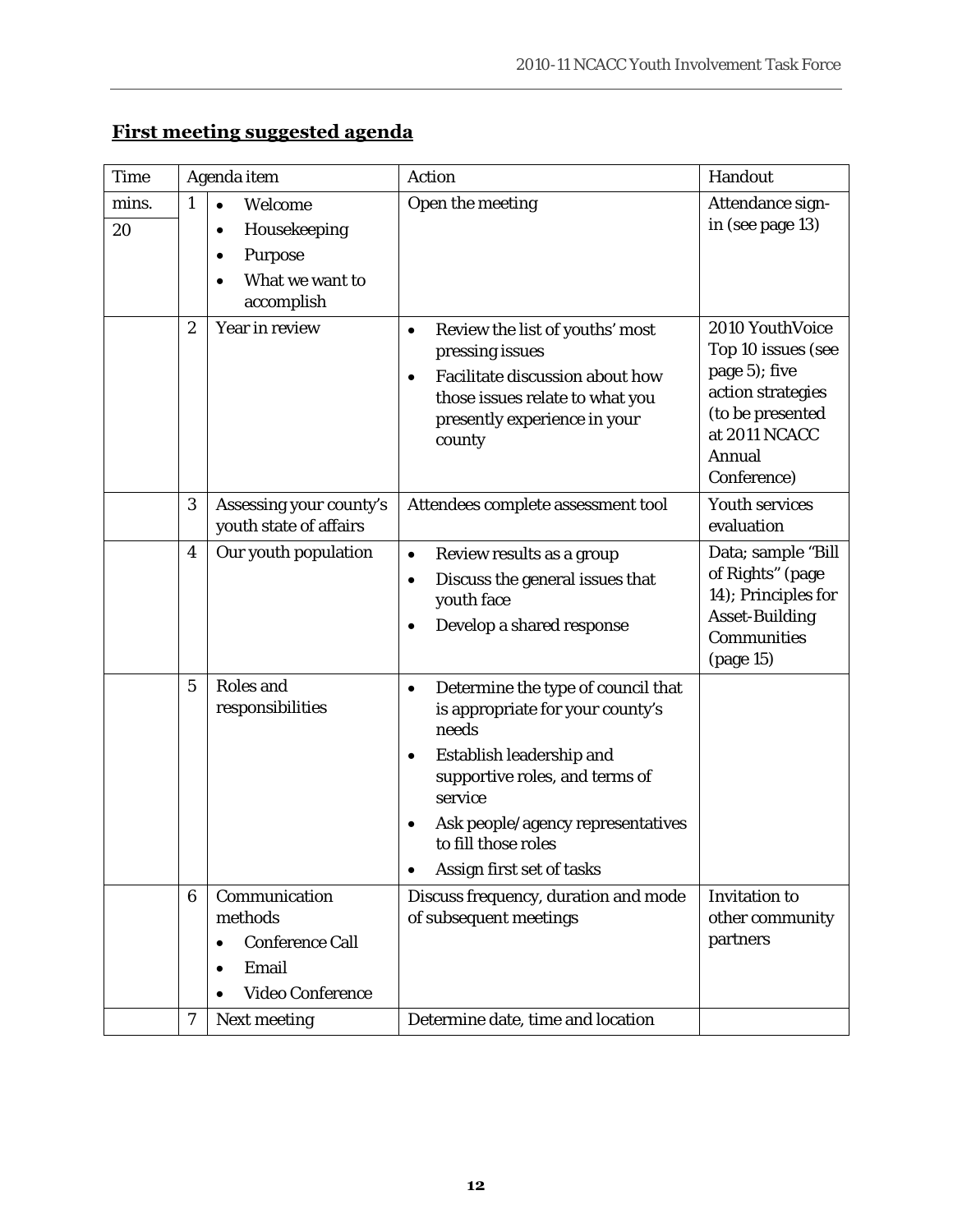# **Meeting handout: Sign-in sheet**

DATE\_\_\_\_\_\_\_\_\_\_\_\_\_\_\_\_\_\_\_\_\_\_\_\_\_\_\_\_\_\_

| $\mathbf{Name}$ | Organization | Area of expertise | $\large\bf Address: email/phone$ |
|-----------------|--------------|-------------------|----------------------------------|
|                 |              |                   |                                  |
|                 |              |                   |                                  |
|                 |              |                   |                                  |
|                 |              |                   |                                  |
|                 |              |                   |                                  |
|                 |              |                   |                                  |
|                 |              |                   |                                  |
|                 |              |                   |                                  |
|                 |              |                   |                                  |
|                 |              |                   |                                  |
|                 |              |                   |                                  |
|                 |              |                   |                                  |
|                 |              |                   |                                  |
|                 |              |                   |                                  |
|                 |              |                   |                                  |
|                 |              |                   |                                  |
|                 |              |                   |                                  |
|                 |              |                   |                                  |
|                 |              |                   |                                  |
|                 |              |                   |                                  |
|                 |              |                   |                                  |
|                 |              |                   |                                  |
|                 |              |                   |                                  |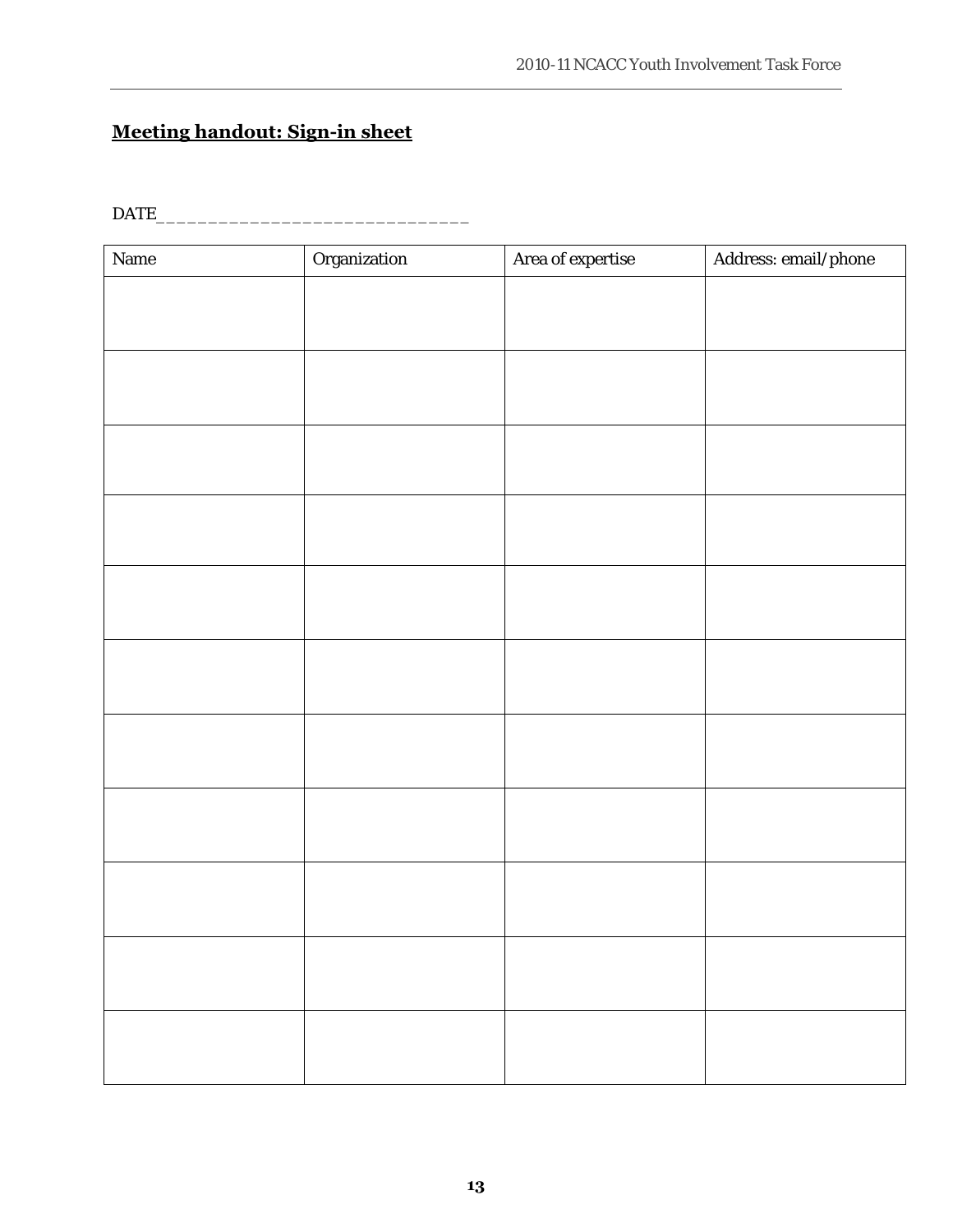## **Meeting handout: "Youth Bill of Rights"**

**Stand by us, not over us.** Give us the feeling that we are not alone in the world, that we can always count on you when we are in trouble.

**Train us by being affectionately firm.** You really will achieve more with us through patient teaching than by punishment or preaching. Say "NO" when you feel you have to, but explain your rules, don't merely impose them.

**Say "nice work" when we do something really well.** Don't hold back the praise when we deserve it.

**Show interest in what we're doing.** Even though by your standards our activities may not be important or interesting, don't reduce them in our eyes by your indifference.

**Teach us by example.** "What you are speaks louder than your word." Treat each one of us as a person in his own right. Children are people, not carbon copies of grown-ups. Treat all children in your care fairly; that is, as of equal value to you. That is how we will learn to respect the rights of other people and to treat them fairly.

**Give us the right to a major voice in our own lives.** Decisions that will affect our whole future should be made with us, not for us. We have a right to our kind of future.

**Don't try to make us feel inferior.** We doubt ourselves enough without your confirming it. Predicting failure for us won't help us to succeed.

**We need fun and companionship.** Help us share our interests and happy feelings with groups of friends. Give us time to be with them and make them welcome when they come to visit.

**Prepare us to lead our lives, not yours.** Find out what we can do or want to be before you force us beyond our capacity or make us become what you want us to become.

*From How to Be Happy Though Young by George Lawton, Vanguard Press, Inc.*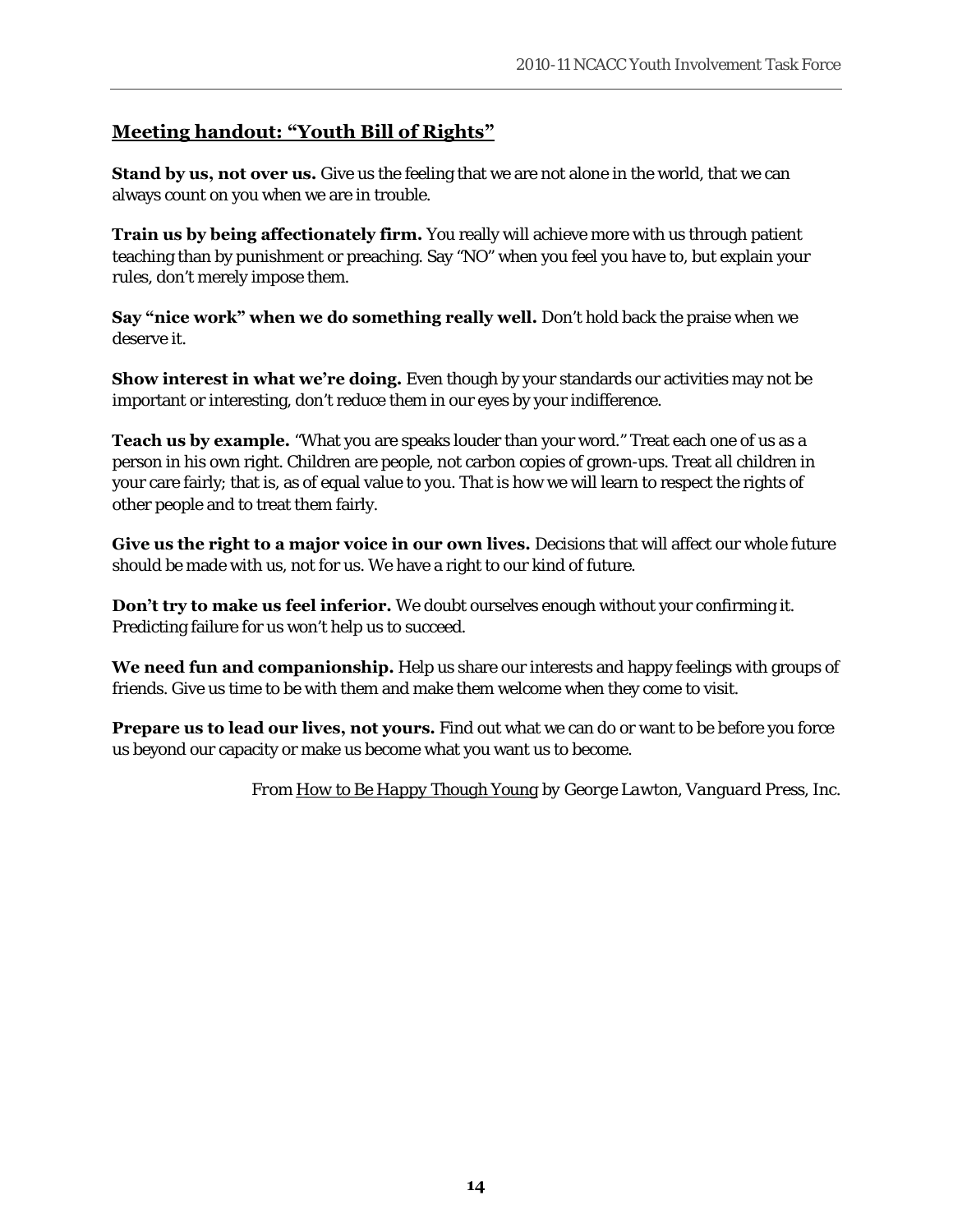# **Meeting handout: Principles for Asset-Building Communities**

**1. Assets are nurtured in all young people.** Rather than focusing primarily on specific groups of young people for intervention (those "at risk"), asset-building communities embrace and intentionally seek to nourish all young people.

**2. Relationships are key.** Rather than defining themselves primarily in terms of programs, assetbuilding communities view themselves more in terms of relationships. Initially, programs may be developed to help create connections in neighborhoods, schools, businesses, congregations, and other settings across all generations. But programs become less central as "natural" relationships, networks, and activities emerge to care for youth.

**3. Everyone contributes to the vision.** In an asset-building community, caring for young people is not the sole responsibility of families or schools or professional care providers. All residents parents, neighbors, young people, educators, business people, senior citizens, congregation members, and others—see themselves as guardians of the community's young people.

**4. Asset building never stops.** Asset building begins before birth (equipping parents-to-be with skills) and continues at least until young people become independent adults. At each developmental stage, the community emphasizes different assets that respond to the young person's needs. Furthermore, the community explores how to nurture the assets that adults need.

**5. The community is filled with consistent messages.** If you spend time in an asset-building community, you quickly sense harmony in the messages that young people hear. One way communities and institutions are beginning to develop consistent messages is simply by using the language of asset building in describing relationships, activities, and programs. In this way, people consistently hear that young people are a priority in the community.

**6. Duplication and repetition are valued.** Just as marketers have learned that people need to hear a message several times before they fully grasp and act on it, the asset-building community knows that young people need to experience many expressions of care, guidance, and opportunities in all areas of community life. Rather than delegating one part of asset building to a particular segment of the community, the whole community recognizes its responsibility in strengthening the whole asset foundation.

*From Search Institute, www.search-institute.org/key-themes-asset-building-communities*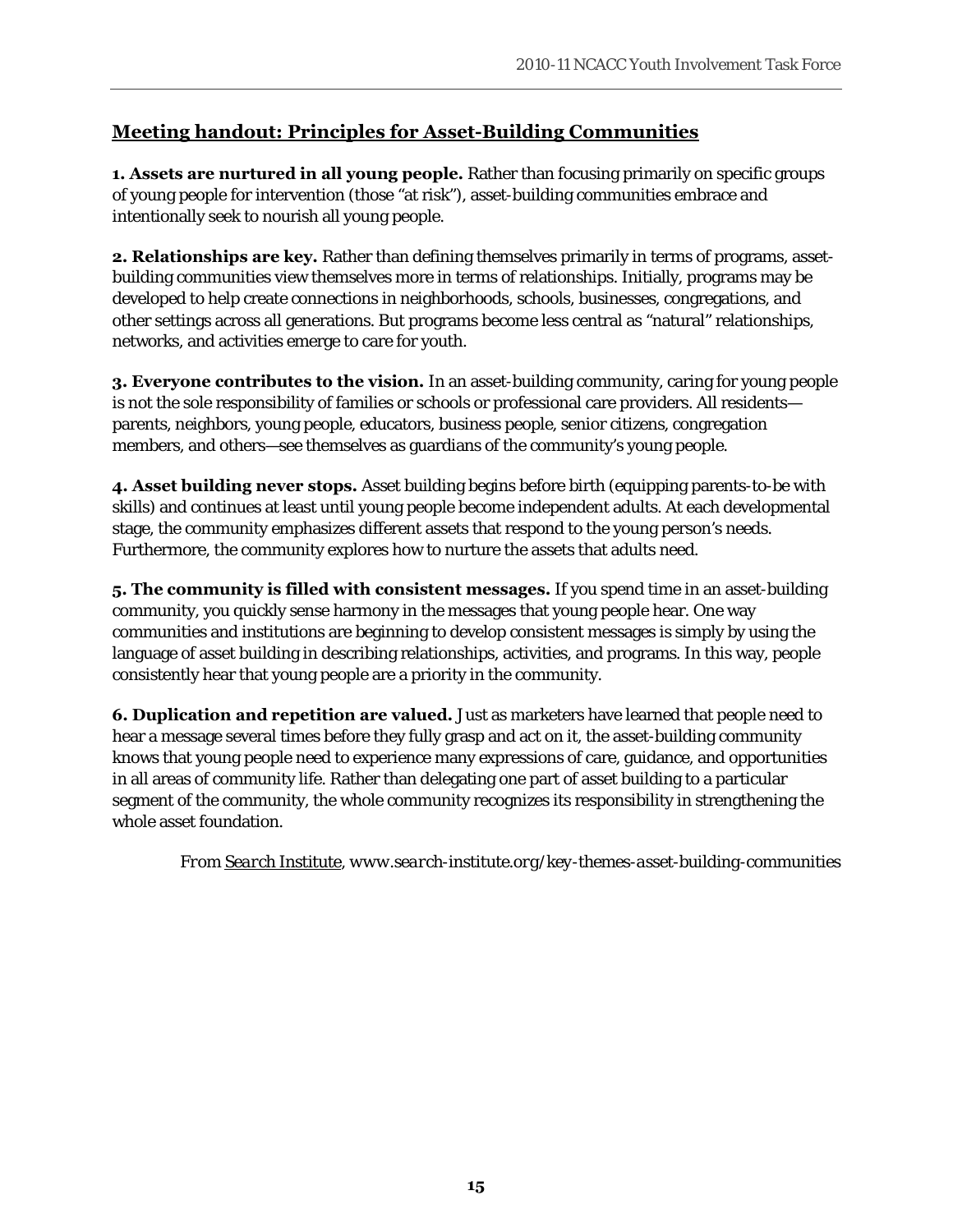# **Stakeholder group example**

### *\*Model program\** **Wake County Collaborative Partnership for Excellence in Youth Development**

The Collaborative Partnership for Excellence in Youth Development is a value-added piece to Wake County's Human Capital development efforts. The partnership was developed based on the need for a cohesive and intentional approach in providing community-based services to address youth issues such as unemployment, school suspensions, adolescent pregnancies, unhealthy lifestyle choices, delinquency and institutionalization. County leaders recognized a lack of system-wide infrastructure for planning, communication or collaborative evaluation between private and public youth-serving entities working within the community, and realized that a fragmented approach among public, private and community entities for dealing with increasing challenges faced by youth contributed to minimized program effectiveness and low sustainability.

The partnership for youth development aims to build a sustainable infrastructure that advances positive development for school-age youth (between ages of 5-18), with an emphasis on reaching under-served youth. The Collaborative seeks to improve youth outcomes in the following areas: improved educational success, health and wellness, workforce readiness and civic engagement. The Collaborative hypothesizes that system-wide improvements in the three areas will lead to improved outcomes for youth in Wake County: human and organizational capacity building and sustainability; producing and reporting collective results; and engaging youth and the community.

Since January 2010, youth, community leaders, youth-serving organizations, educators, public safety and juvenile justice officers, foundations, business and workforce development professionals, elected officials and government agencies have convened in a cooperative effort to erase gaps in services, share resources and information, build capacity to improve programs and engage young people and their families in creating a positive future. As of March 2011, the Collaborative was in the process of developing shared community indicators and outcomes in support of its vision. The Collaborative has been awarded a four-year, \$1.25 million grant from John Rex Endowment to implement its key strategies.

Collaboration partners represent the diverse breadth of voices and stakeholders within the community that are committed to the success of young people. The role of the partners is to inform and support the strategy. Partners then join Action Teams to inform and support the execution of the strategies. Action Teams are the engine that makes this collaborative effort successful by producing the changes needed to achieve the vision – a day when all young people in Wake County are safe, physically and mentally healthy, cared for, successful in school and in life, and prepared to become productive adults. A 15-member Steering Committee guides and frames the execution of the strategies and assures the commitment of resources (fiscal and human). The Steering Committee reflects the diversity of the stakeholder population, not just their organization. A Blue Ribbon Team guides and frames the strategy. Team members champion the mission and facilitate the vision into action, regardless of political climate.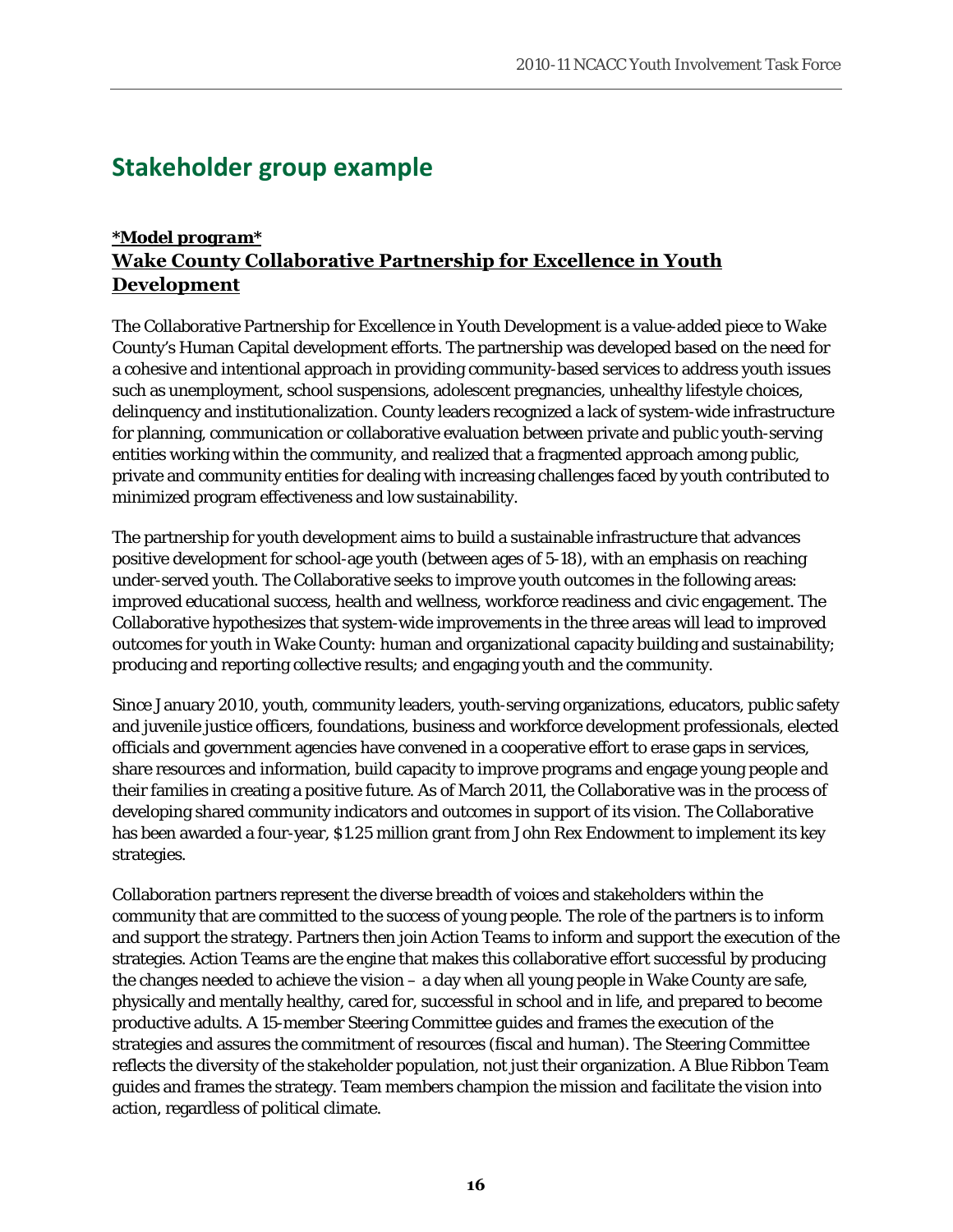Partners, Action Teams, the Steering Committee and the Blue Ribbon Team all have defined roles and responsibilities in the process that are included in a strategic plan, available online at www.ncacc.org/committees/youthtf\_wakecollaborative.pdf. The strategic plan also lists commitments from partners such as the City of Raleigh, the Public School System, the Juvenile Crime Prevention Council, the Capital Area Workforce Development Board, United Way of the Greater Triangle, and N.C. State University.

The project has a full-time director and a part-time administrative assistant. United Way of the Greater Triangle is acting as the fiscal agent.

**Contact:** Katherine Williams, Extension Agent, 4-H Youth Development, (919) 250-1109 or kwilliams@wakegov.com.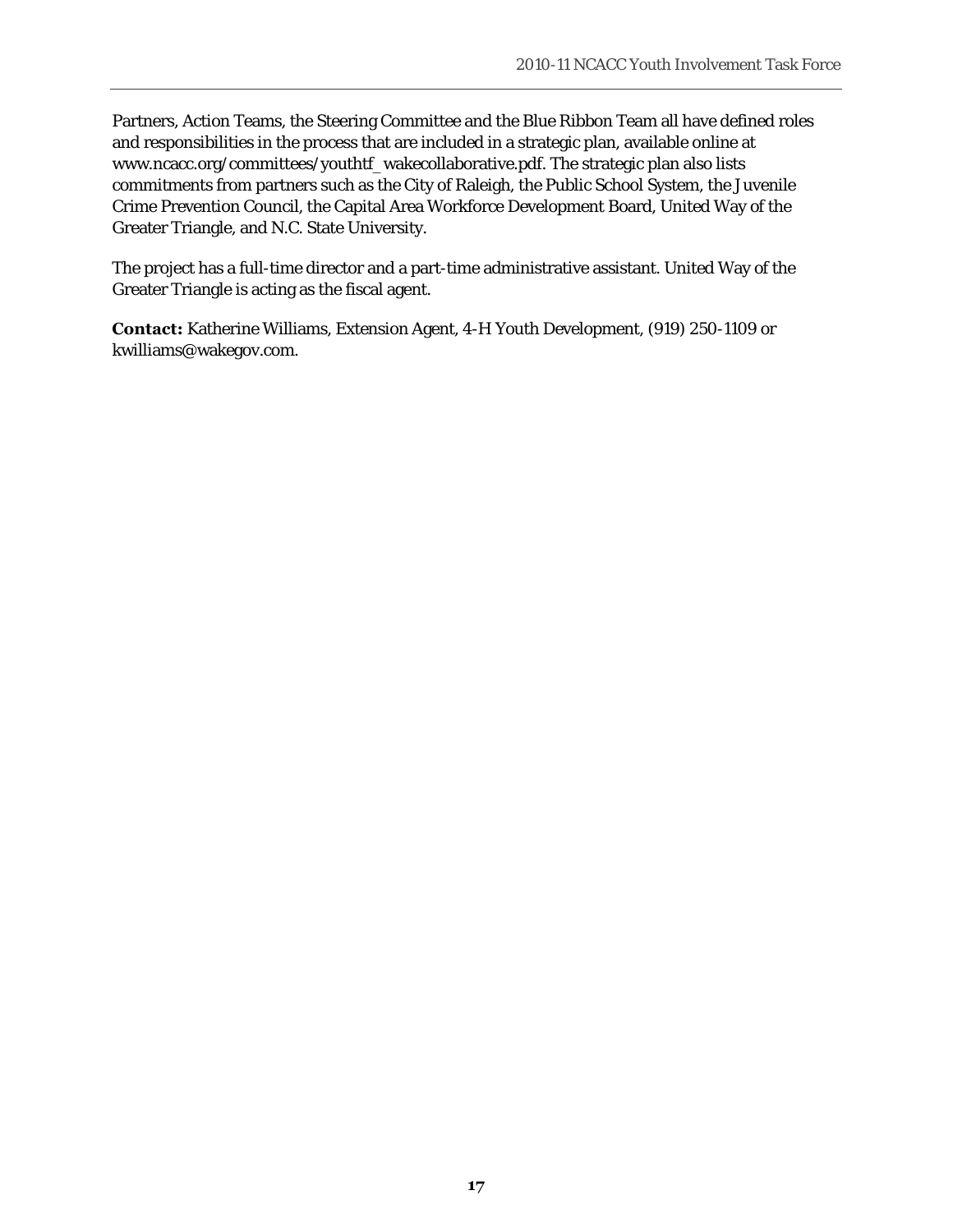# **Working with a county government youth council**

A County Government Youth Council can provide a Board of County Commissioners with a formal avenue to not only learn about issues that youth are facing, but also a forum to work with youth to develop solutions to their problems. Having a county commissioner serve as a liaison to a county government Youth Council is beneficial for both parties. Understanding youth issues can help commissioners make better youth program funding decisions. Having a community opinion leader at meetings let youth know that their county government values the input of their youth.

For help creating a Youth Council, the Civic Education Consortium based at UNC-Chapel Hill has a comprehensive Guide to Creating a Local Government Youth Council. The Guide is available online at www.civics.unc.edu/resources/docs/Creating\_a\_Youth\_Council\_Final.pdf.

After your Youth Council is up and running, affiliate it with the State Youth Council, which is part of the N.C. Youth Advocacy and Involvement Office, to create greater avenues for learning and involvement in government for your county's youth. Learn more about the State Youth Council at www.doa.state.nc.us/yaio/councils.aspx, or contact Cynthia Giles at (919) 807-4400 or cynthia.giles@doa.nc.gov.

Examples of North Carolina county government youth councils is available on pages 19-21.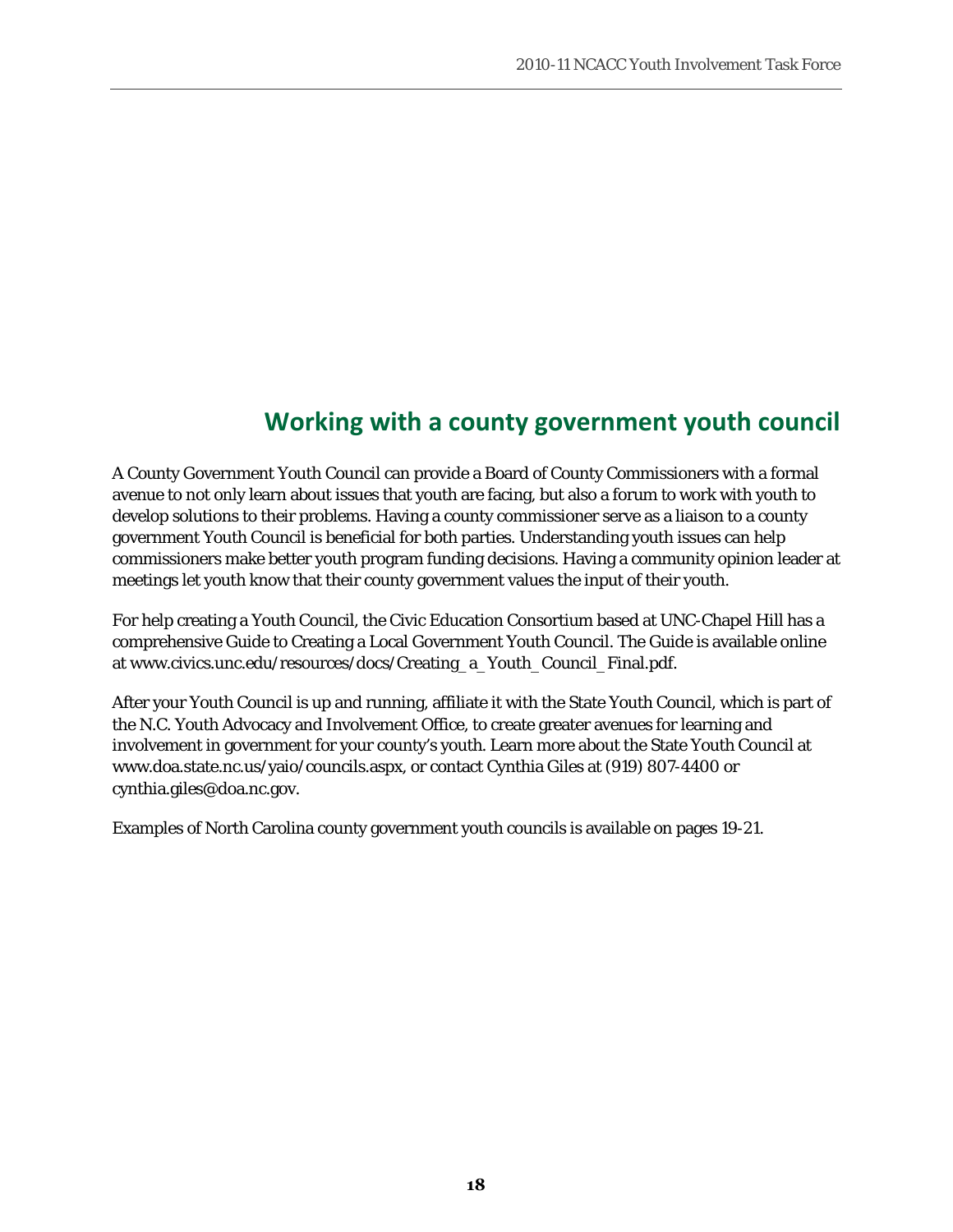# **Youth Council examples**

### *\*Model program\** **Catawba County Youth Council**

The Catawba County Youth Council was organized in 2008 to bring a youth voice to local government to help high school students develop and improve their leadership and citizenship skills, and improving their understanding of local government and local issues. The Youth Council is comprised of 30 high school students representing each high school and selected community organizations within Catawba County. The Council was conceived by Catawba County Assistant Manager Lee Worsley, who approached Cooperative Extension to provide leadership in the formation of the Council.

The Council evolved into an issues-based organization. Each year members identify and rank community/youth concerns and select one or two to focus on during the council year. Programs presented at monthly meetings enlighten members to learn more about the issue and develop an outreach project that is to be planned and implemented by the Youth Council. Through their work Council members support appropriate county government projects and volunteer at various community events. Three such projects are:

- Youth Literacy: In 2010, the Council developed "Spring Into Reading" in cooperation with the local libraries to encourage more youth to read for enjoyment. Council members, who knew from firsthand experience that being a good reader can impact one's academic success, were concerned that so few children seemed to like to read for "fun." They began by meeting with library staff to develop a project to be lead by council members each month during story time at three local libraries. Thirteen teens volunteered 27 hours to lead story time at three local libraries, reaching 67 elementary age youth. "Spring Into Reading" proved to be a success, and it was continued at Ridgeview Library, a low-income, high-crime housing community. Hickory community police officers volunteered to assist in the continuation of the program as a way they could interact in a positive manner with youth in the community. Officers also wanted to provide a positive role model for the children, just as Council members had done through the reading program. In addition to reading with children, the community officers worked with co-workers from the Hickory Police Department to donate books for the children to take home.
- Homeless Awareness: The Youth Council teamed up Catawba County 4-H and the Hickory Youth Council to focus on homelessness in 2010. A grant for \$500 was secured and used to purchase fleece fabric. 4-H and Youth Council members made 54 blankets and donated to agencies to give to low-income families. By their visiting and volunteering at three agencies that provide services to homeless families, the youth gained an awareness and understanding of the homeless community. Using grant funding, they planned and cooked two meals that served 87 homeless individuals. The impact on youth volunteers was enormous. One young lady was so moved she expressed an interest in continuing as a volunteer at one of the agencies.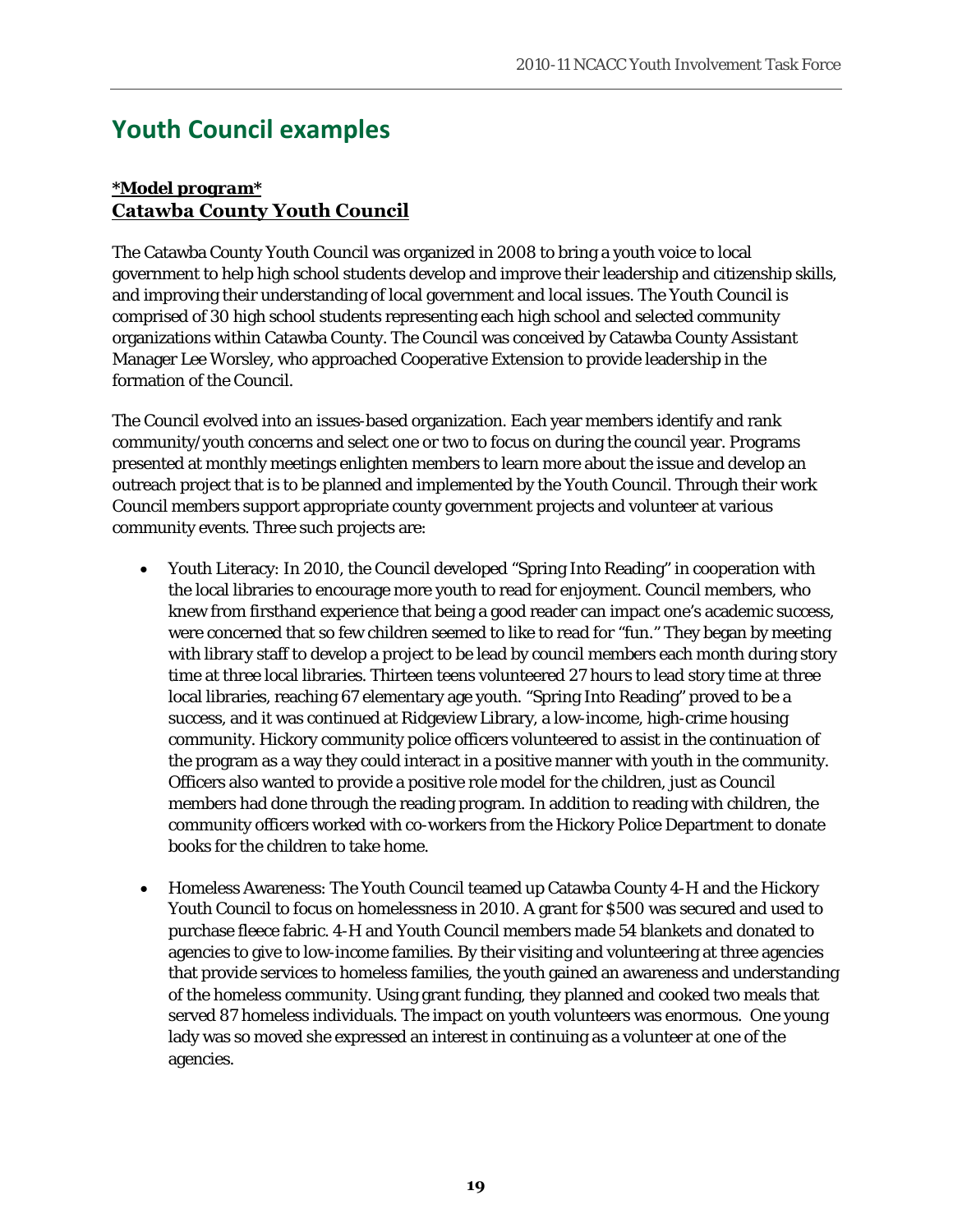• Distracted Driving Video Contest: In 2009, Youth Council members identified texting and driving as an issue of concern. Uncertain as to how to implement a project to address this particular issue, they opted for a program about Safe Driving. In 2011, the Council is joining with the Catawba County Child Fatality Team to offer a video contest designed to bring attention to the issue of distracted driving. While the Fatality Team initiated the idea of the video contest, the Youth Council devised rules and suggested awards. Council members will play a key role promoting the contest at their respective schools. The program was launched in March 2011.

Catawba County Youth Council members also volunteer with several Catawba County programs including Kids Voting; worked with county Information Technology on a video for Catawba County's Tobacco Free Policy; supported Green Team projects; and participated in events planned by the City of Newton Festival and Special Events Committee.

The Catawba County Youth Council receives no county funding, and is dependent upon grants received and Cooperative Extension resources to implement their programs. Initially, Donna Mull, the county's 4-H agent with Cooperative Extension, provided the only support for the Council. She was able to incorporate several county employees representing different county departments to become involved and share their leadership roles. This additional expertise is being utilized to support council projects and allow Council members to broaden their vision of county government. They collaborate and share extensively with county agencies their ideas and, whenever possible, county employees are utilized to present educational programming at Youth Council functions. As well as learning about a topic, this process allows them to learn how county government is involved and addresses local issues. For example, when Council members expressed an interest in Teen Pregnancy, staff from Catawba County Public Health and the Department of Social Services provided an informational program relating to teen pregnancy. The Youth Council continues to seek opportunities to become involved in meaningful projects offered in other sectors of county government and to work more collaboratively with the City of Hickory Youth Council.

North Carolina Cooperation Extension offers youth programming through 4-H, making it a natural fit to provide oversight for the Catawba County Youth Council. The 4-H leadership and citizenship curriculum has been utilized as part of Youth Council meetings, allowing its members the opportunity to volunteer through 4-H.

Survey and project results reflect the Council's effectiveness in helping young leaders learns about community issues and develop skills to plan and implement projects. Utilizing an online survey, 100 percent of the students who have been involved with the Council during the last nine months indicate they have improved their skills in working with others, interacting with adults, and working collaboratively to develop a project. They also unanimously reported an increased knowledge about the issue of teen pregnancy (one area of focus for 2009-10 school year) and services provided by county government. Members have said they value their experiences on the Council, stating that participation provided them an opportunity to learn about key community issues and develop and implement projects with their peers and other citizens in their communities.

**Contact:** Lee Worsley, Assistant County Manager, Catawba County, (828) 465-8262 or lworsley@catawbacountync.gov; or Donna Mull, Extension Agent, 4-H Youth Development, Catawba County, (828) 465-8240 or donna\_mull@ncsu.edu.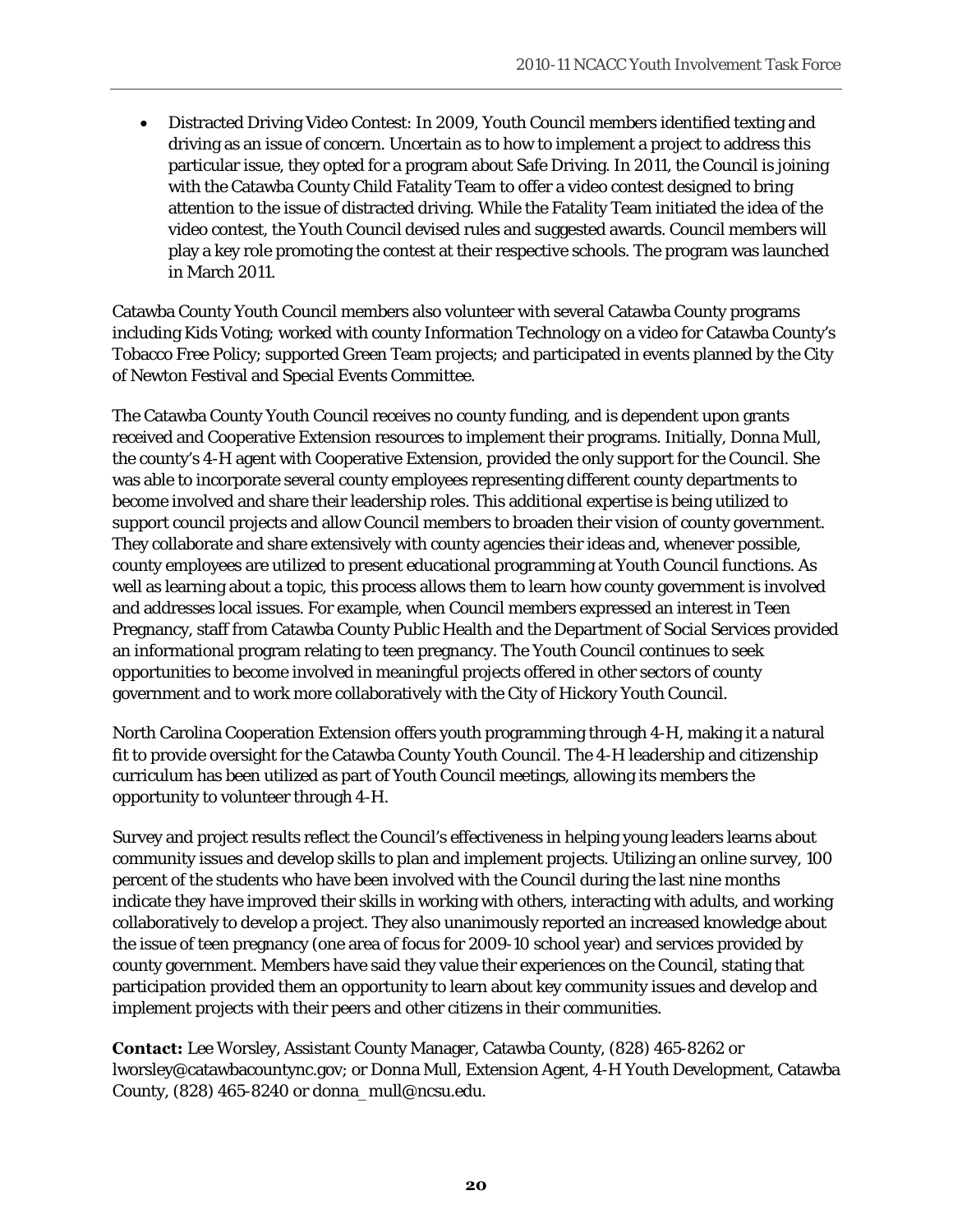## **Cabarrus County Youth Council**

The Cabarrus County Youth Council provides teens with an opportunity to be active citizens and empowers those teens through experiences and education. Selected participants from each high school in the county – including private and home schools – serve two year terms and can elect to run for an officer position or serve on a committee. The Youth Council exposes teens to county government, and allows them an opportunity to discuss issues and interact with county commissioners and employees through youth-adult partnerships.

**Contact:** Debbie Bost, Director, Cabarrus County Center of the N.C. Cooperative Extension Service, (704) 920-3310 or DGBost@cabarruscounty.us.

## **Robeson County Youth Leadership Cabinet**

The Robeson County Youth Leadership Cabinet consists of two high school students from each of the six high schools in Robeson County, plus Early College. It is non-faith-based, supported by the Public Schools of Robeson County, and is a project of the nonprofit organization Sacred Pathways, Inc. The Cabinet's mission is to educate county youth about the importance of government and civic duty; to involve communities, civic leaders, educators and other organizations in developing opportunities for youth engagement in their communities; and to assist youth in developing an appreciation of democracy and government and a desire to fulfill civic duty through vocation and volunteerism.

**Contact:** Dr. Ruth Dial Woods, Project Director, Sacred Pathways, (910) 521-2685 or youthleadershipcabinet@yahoo.com.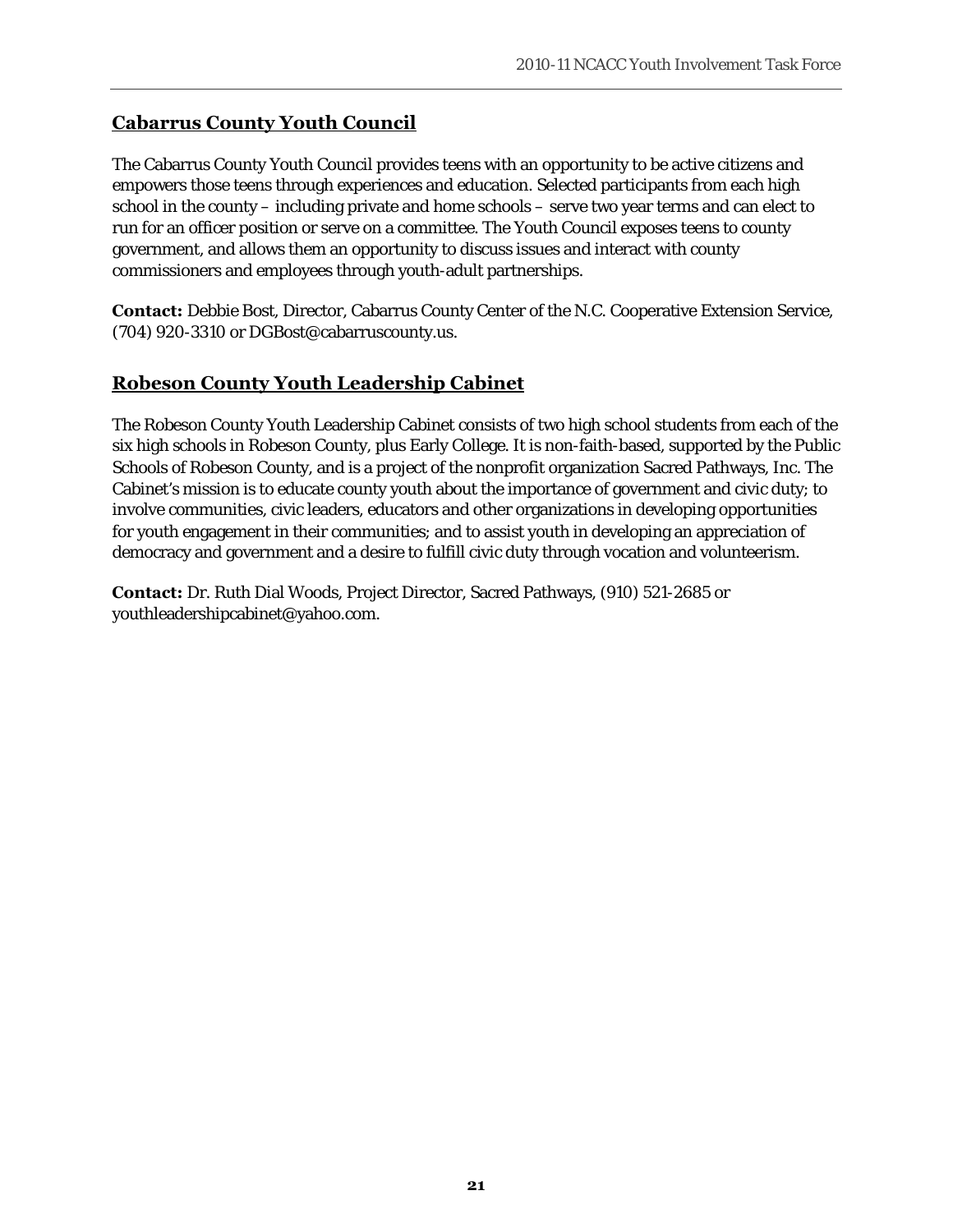# **Communicating with youths**

Maintaining a continuous and open line of discussion with youth is paramount to a county government's involvement with youth. Outside of regular meetings with Youth Council members, county officials can request to stay in contact with youth leaders through popular social media platforms such as Facebook and Twitter. There are and should be "rules of engagement," however.

A workshop on communicating with youth via social media – "Social Networking: Can You Hear Me Now?" – will be held at the 104th Annual Conference in Cabarrus County. Presenters from the North Carolina Cooperative Extension Service (CES) at N.C. State University will lead attendees in a discussion on social media strategy and best practices for communicating with youth, using a CES guide that is available on pages 23-29. Guidance on working with youth is on page 27.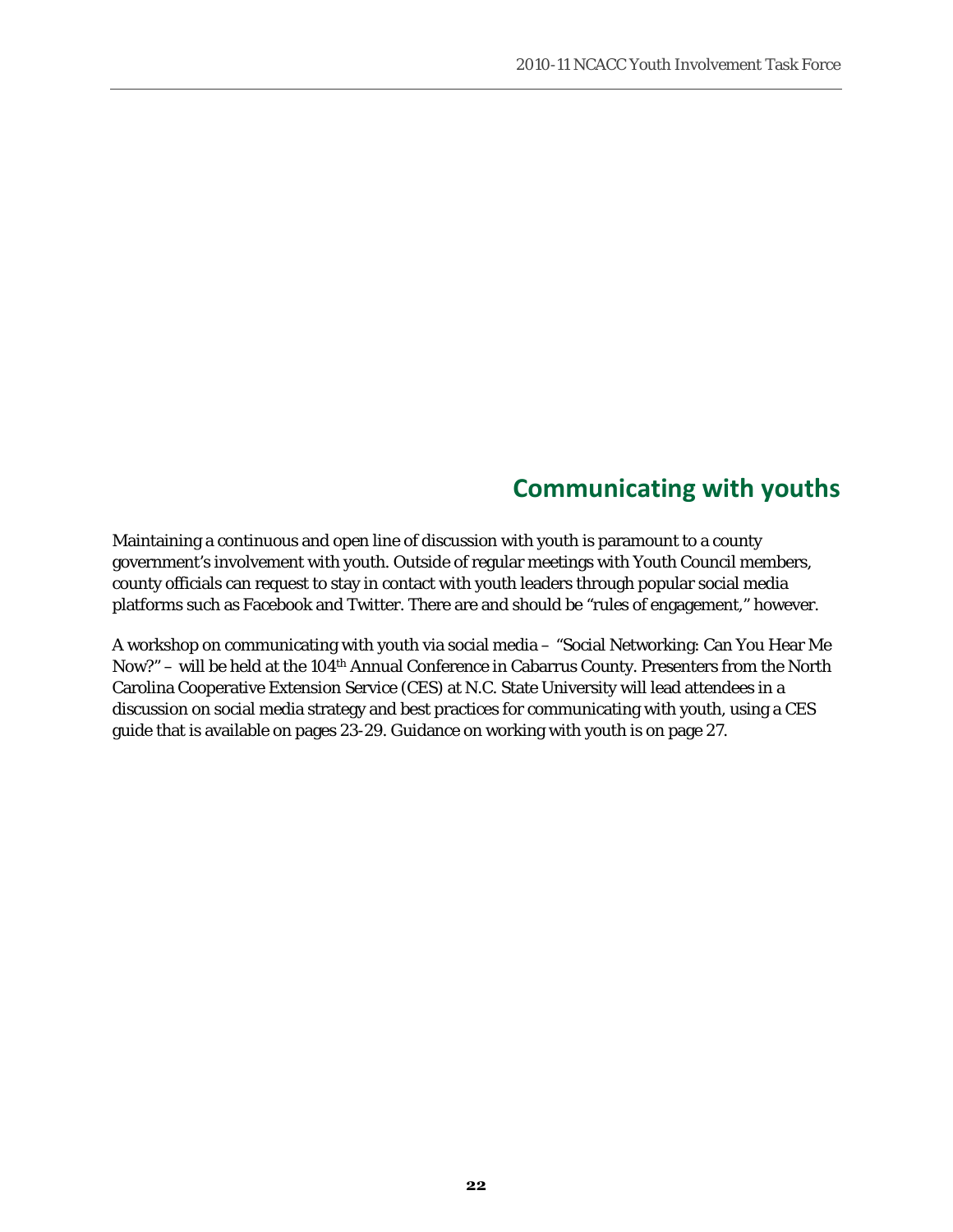

# **Social Media Strategy and Best Practices**

# **Version 1.1: July 15, 2010**

Today's Internet-based technologies are changing the way that people communicate. The connectivity of the Internet and the social media tools being used are continually expanding. Individuals and businesses are increasingly looking for and finding free and abundant news and information online. North Carolina Cooperative Extension (NCCE) has been a leader in utilizing these technologies. This document outlines our strategies for utilizing social media, and provides best practices for NCCE employees who engage in social media communications.

# **What is Social Media?**

Social media continues to evolve as new technologies advance; there is no clear-cut definition. Social media can be thought of as a set of online tools like Facebook, Twitter, YouTube, Flickr, blogs, etc., that facilitate engaging communications between people. Social media can also be thought of as the conversation with others in an open, engaging and interactive communication through the use of these online tools. In fact, the white paper, Best Practices for Social Media Usage in North Carolina (2) says, "a social networking presence has become a hallmark of vibrant and transparent communications."

# **Why Should NCCE Embrace Social Media?**

Properly planned and implemented participation in social media will bring such benefits as increasing internal communication, building leadership, improving relationships, increasing organizational visibility, improving media coverage, expanding influence, improving customer service, learning from our clientele and increasing responsiveness. All of these benefits may contribute to achieving our organizational objectives.

### As our mission states, North Carolina Cooperative Extension partners with communities to deliver education and technology that enrich the lives, land and economy of North Carolinians.

In the few years since this mission statement was developed, online communities have become vibrant entities that share many characteristics of place-bound communities (4). In keeping with our mission, we should be engaging with North Carolina residents who utilize these new communities as we continue to serve our traditional communities. Done well, our presence in each will strengthen our success in both environments.

There is risk involved in ignoring social media. In 2006 during the NCCE marketing study, the Core Team identified four strengths that characterize our best work (3), including our ability to: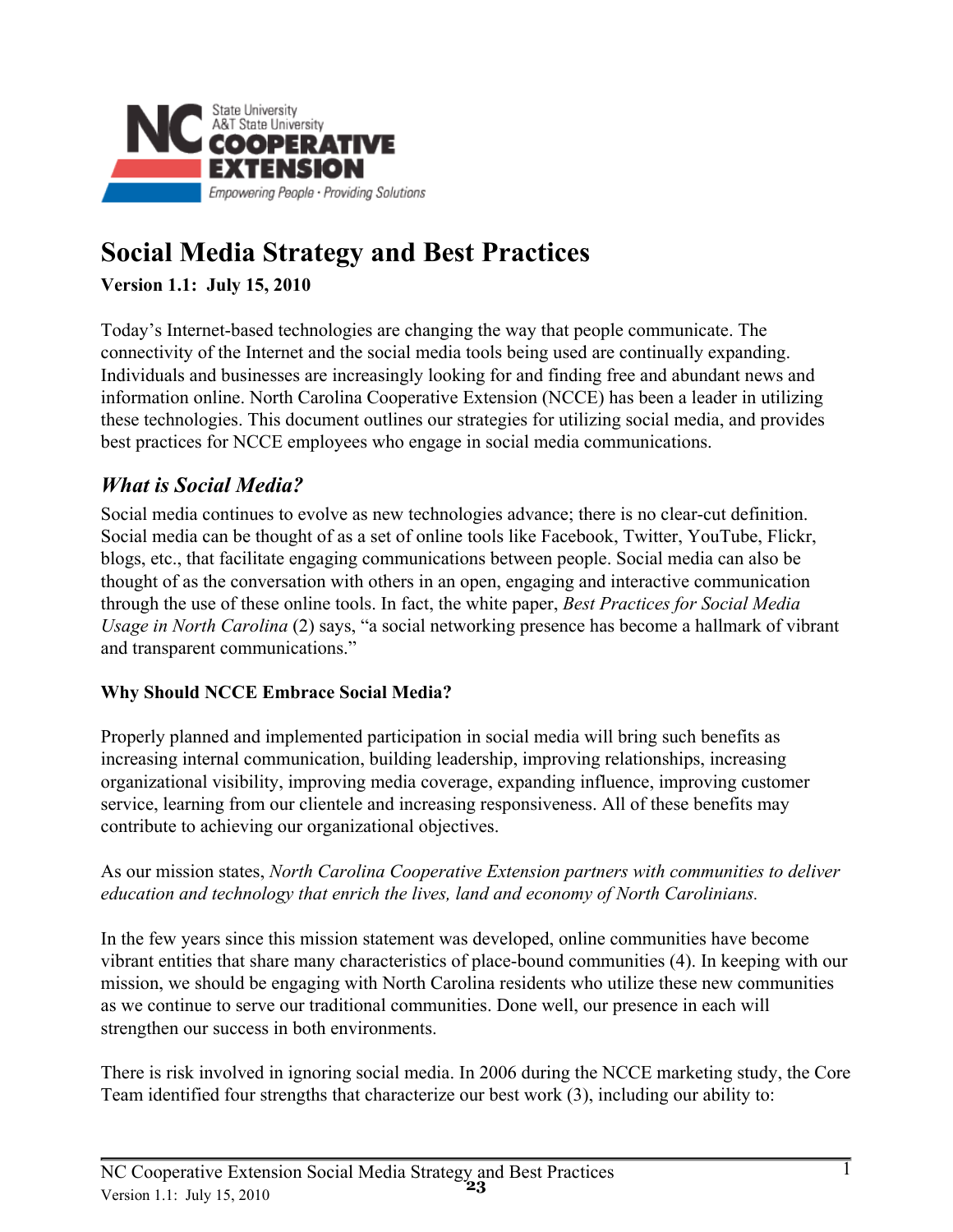- Respond rapidly and with flexibility
- Use multiple resources to catalyze solutions
- Respond in a multidisciplinary way to societal, economic and environmental issues
- Work across disciplines and across (perceived) boundaries

Social media technologies provide a new conduits which are being leveraged to accomplish each of these strengths. Much of what was once a unique competence of Cooperative Extension, because of our statewide presence and our deep connections with the public, may now be accomplished online by entities that may or may not have physical proximity to our North Carolina communities.

To be our best, to compete, and to continue to be seen as relevant sources of education and significant partners in our communities, NCCE professionals need to engage in online communities and embrace social media technologies.

# **NCCE Social Media Strategy**

NCCE actively engages in the use of social media in a coordinated effort to openly communicate with the citizens of North Carolina on the issues where we can impact the quality of life and business in our state

Having an organizational presence is one piece of the overall strategy. NCCE currently maintains an organizational level social media presence in Facebook, Twitter, and YouTube. This is managed through cooperation of Extension IT and CALS Communications. Efforts are made to distribute timely information through this presence, and also to engage with and listen to the people who are following us.

Similarly, county and state-level programs are encouraged to maintain appropriate social media presences related to the specific program areas addressed. Shared blogs, Facebook Pages and Twitter are the commonly used applications for this purpose at this time.

Individual NCCE employees are also encouraged to actively participate in social media communities where their presence can add value to the communications and bring valuable attention to our organization. Most studies of social media report that this personal level is where the greatest benefits can be obtained, because of the trust relationships that develop and the human networks, both strong and weak ties, that are created and reinforced at this level.

The foundation of a good social media strategy involves setting goals and objectives. Like any media strategy, this includes considering the target audience and how to reach them, identifying the desired objectives, and creating a plan to achieve those goals. eXtension has identified the following likely objectives of social media engagement within Cooperative Extension (4).

- To become a significant contributor/catalyst for non-formal public education for improving people, families, and communities.
- To build new and enhance existing clientele relationships.
- To listen to and learn from the diversity of participants in community conversations.
- To reach learners that Cooperative Extension has not traditionally reached.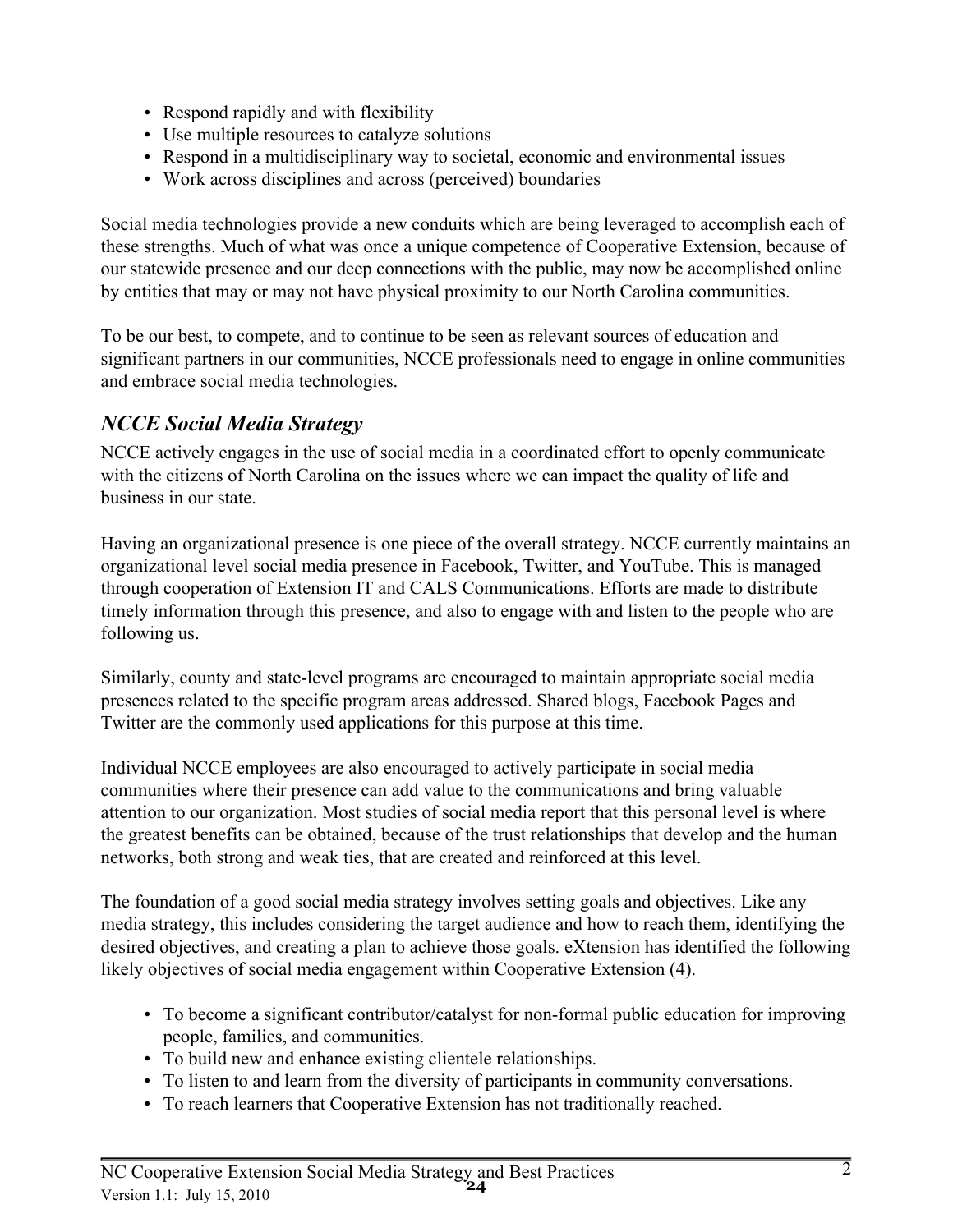- To become a part of community conversations, resulting in increased referrals.
- To increase relevancy by gaining greater insight into what people need or lack.
- To increase responsiveness by using conversations to identify emerging issues.
- To create greater public awareness of Cooperative Extension as a significant educational resource
- To increase accessibility and discoverability of Extension educational resources so they can be easily found by search engines.

To be most successful, all social media activities, whether organizational or individual, should follow established best practices.

# **Social Media Best Practices**

## Participate

All NCCE employees are encouraged to participate in social media, however, whether or not to participate in social communications is an individual's personal decision. Those who participate in social media must be aware that any message which they deliver can reflect on the organization.

If you aren't using social media yet, start with one or two tools. See A Beginners Guide to Social Media in Extension (1) to get started.

## **Measure Your Time - Keep Your Focus**

There is a time investment required if you expect results from social media. Be conscious of time spent on social media. Some people will find that setting aside a few minutes a day will work. Others will find that they work best being in and out of their social media communications. Think of this the same as you would think about how you use your email.

Keeping your focus will help you manage your time. Make sure that the main focus of your social media efforts are related to the work initiatives for which you are responsible and the goals you set for using social media.

### **Be Yourself**

Don't be afraid to be yourself on social media. People want to communicate with a real person. Being able to identify the person behind the message is important to building a relationship.

Likewise, be open about your affiliation with NCCE. Remember that NCCE's credibility in the social media world depends on *your* credibility (6). Be professional, courteous, and respectful of others, just as you would in the real world.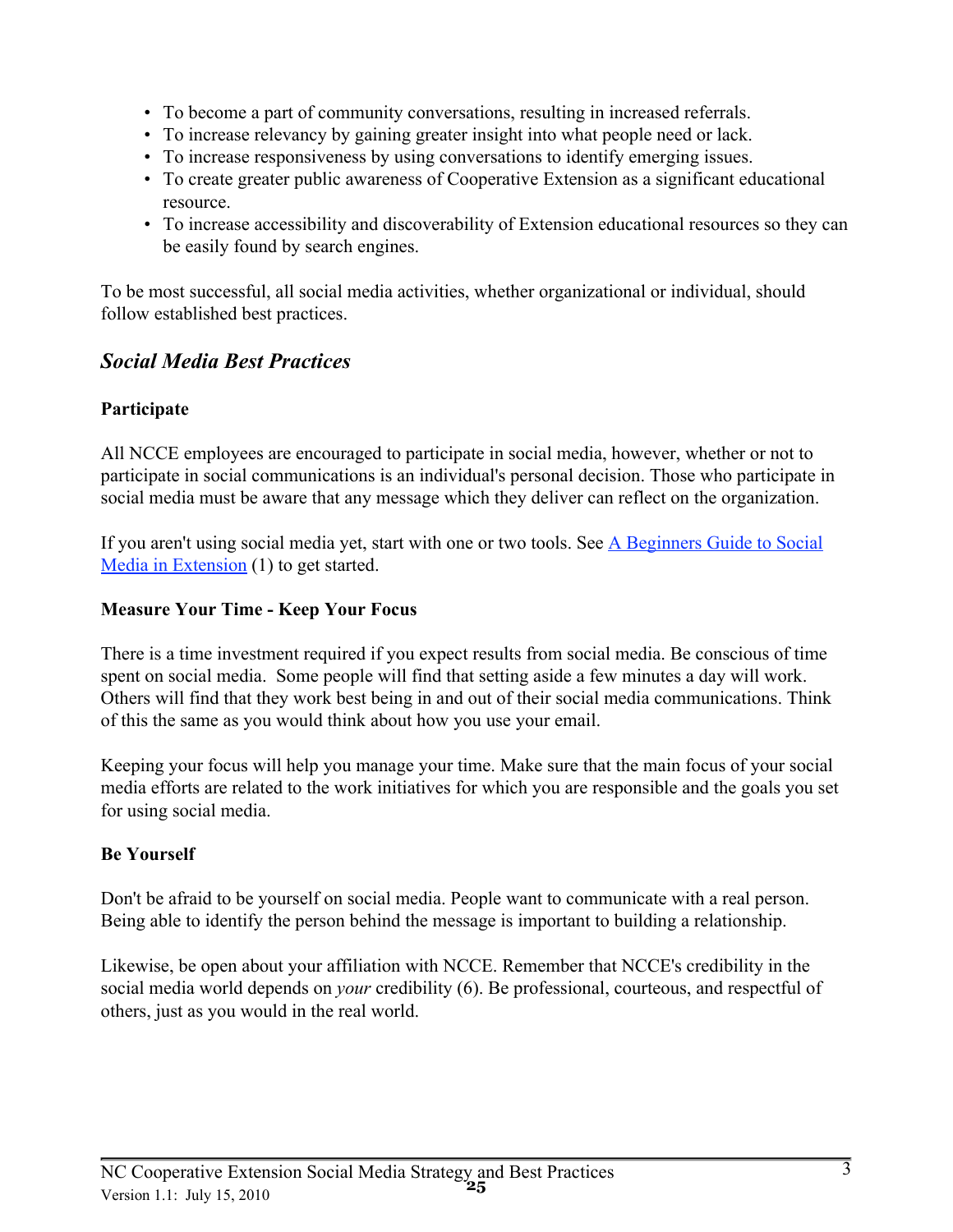## Participate as a Peer

Social media environments are communities, not classrooms. Your role as an expert in your subject matter area makes you a valuable member of the community, however, you should participate in discussions as a peer.

### **Use Common Sense**

Probably the most useful best practice in social media is to use common sense. NCCE employees use common sense every day in deciding what to say in a news interview, newsletter article or personal appearance. This same decision-making process applies to social media. If you feel uneasy about posting a message, then you should probably not post it. Everything you say both personally or professionally reflects on you and the organization. Think about how others might perceive your comments before making them.

### **Participate Regularly**

Make social media a part of every day. Participate consistently.

### **Be Available**

One of the most valuable benefits of social media is the connections that can be made with others. Most of these connections will be maintained via social media, however, providing contact information like your email address, phone number, and mobile number makes you more accessible. This will improve your credibility within the community.

If you decide to provide a phone number, consider using an Internet phone service like Skype or Google Voice to help you manage calls received via social media contacts.

### **Listen**

Social media provides you with the ability to easily listen to large numbers of people. Listening to your community will help you identify needs and issues.

Listening also helps you to gain respect and followers. Responding to and acknowledging others' thoughts, ideas and opinions and re-broadcasting, with attribution, valuable content someone else posted shows that you are actively listening.

### **Responding to Negative Comments**

NCCE employees should be prepared to deal with negative criticism that might enter the discussion. Unless the negative comments are spam or frivolous, they should always be responded to in a timely manner. Responses should be positive, professional, factual, and not emotional. Using common sense and responding as you would in any other format should be appropriate.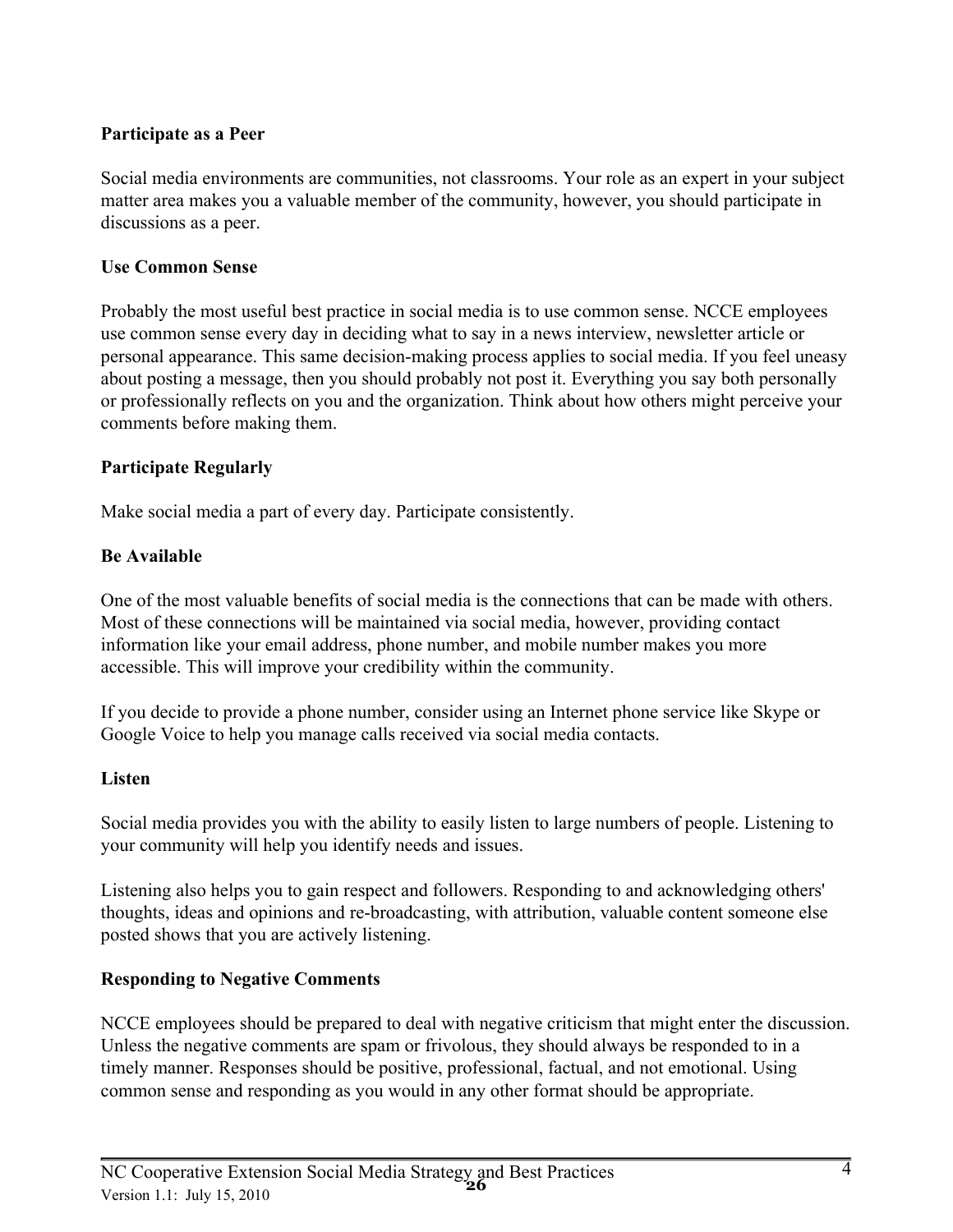## **Write to Encourage Interaction**

Your social media activities should encourage communication and interaction.

On organizational efforts that allow for comments, like Facebook pages or blogs, you should use a disclaimer, for example, The opinions expressed here by participants are attributable to the individual posting them and do not represent the opinions of NC State University.

# **Expand your Reach**

Participation in communities outside of Extension is a great way to take our expertise to people where they are. Don't expect your audience to come to you. Look for discussions or groups around your subject matter and jump in to participate. Make sure to connect these groups back to Extension resources when it is appropriate.

## **Respect Privacy**

Privacy is a very important consideration when using social media. Always respect the privacy of others and make sure you have permission before providing information about someone else.

You need to obtain photo releases prior to posting images of people on your social media website. This is no different than what is required to print these images in other formats.

Protect your own personal privacy as well. Think about what you are sharing and how much you want to make public.

# **Working with Youth**

Communicating with youth via social media should be accomplished with great respect to their privacy. Privacy concerns are amplified when dealing with youth. Be particularly vigilant in not revealing personal information which could be dangerous in the wrong hands.

Youth and their parents may be unnerved by an adult request to friend or follow childrens' personal pages. Creating organizational pages for youth to follow is a better practice than instigating personal social media contacts with youth.

Those who communicate with youth should always be aware of the potential for misunderstandings or unfounded allegations. This is no different when working with social media. You should keep all interactions with youth public and professional. For example, always include another adult on direct communications with youth.

# **Build NCCE's Organizational Brand**

Make sure to identify your affiliation with North Carolina Cooperative Extension when providing content related to your responsibilities. Be clear as to whether you are stating your own opinions or speaking as a representative of the organization. Providing links and recommendations to NCCE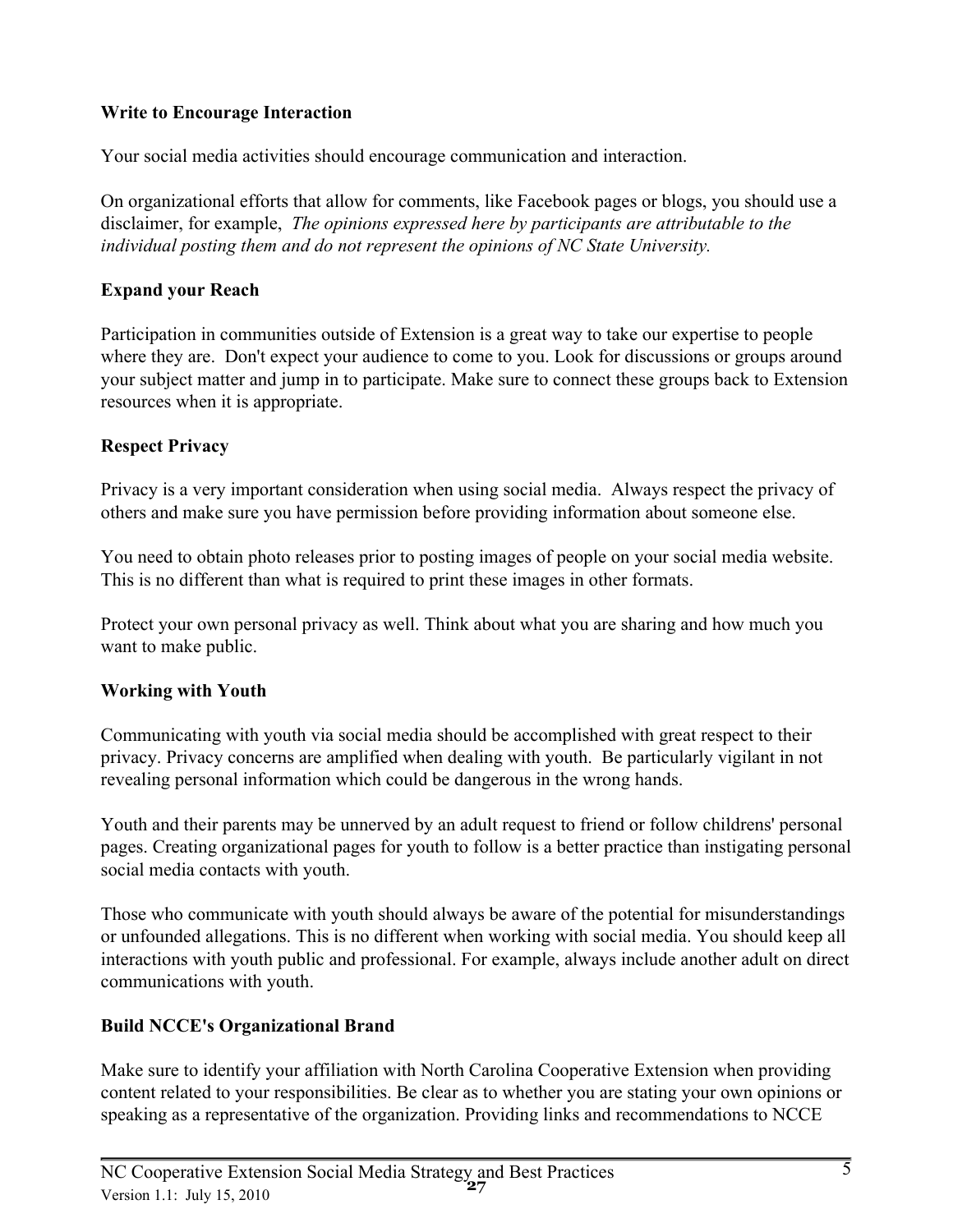resources is a great way to strengthen your credibility and build awareness of NCCE.

Use organizational logos appropriately. For example, the extension logo should not be used on a personal Facebook page or Twitter home page, whereas it may be appropriate on a Facebook Fan page or Twitter home page for your program. Check with Communication Services if you have questions about the use of the NCCE logo within social media.

### **Gain Influence**

Gaining influence in your community will help to achieve your goals. Post regularly but not excessively. Share links to valuable content in your area of expertise, whether it is something you created, or content that belongs to NCCE or others. Participate respectfully, comment on others' work, and stay involved in the conversation.

### **Honor Copyright**

Use of copyrighted materials such as logos, graphics, music, art, photographs, video or text should be avoided in social media.

### **Remember Permanence**

Keep in mind that anything you share online can potentially live forever. An offhand comment made in person will eventually fade away, but a comment made online will always be there.

### **Leverage our Network**

Connecting with other NCCE and land-grant university social media users will help enhance your own social media presence and contributes to the overall visibility of Cooperative Extension.

If you don't already have one, obtain an eXtension id at http://people.extension.org. Include your public social media identities in your eXtension profile, and link them to your NCCE extension directory information. Complete instructions are available here (5).

Many of your extension colleagues are using social media. Find colleagues by network: https://www.extension.org/people/colleagues/socialnetworks

### **Keep Learning**

Participate in eXtension Professional Development workshops on social media topics to keep up with trends and new technologies.

Join the eXtension Learn community to receive the professional development email announcement each month. Details are available at: http://about.extension.org/wiki/ Schedule of Professional Development Opportunities

Learn from your peers in extension (7).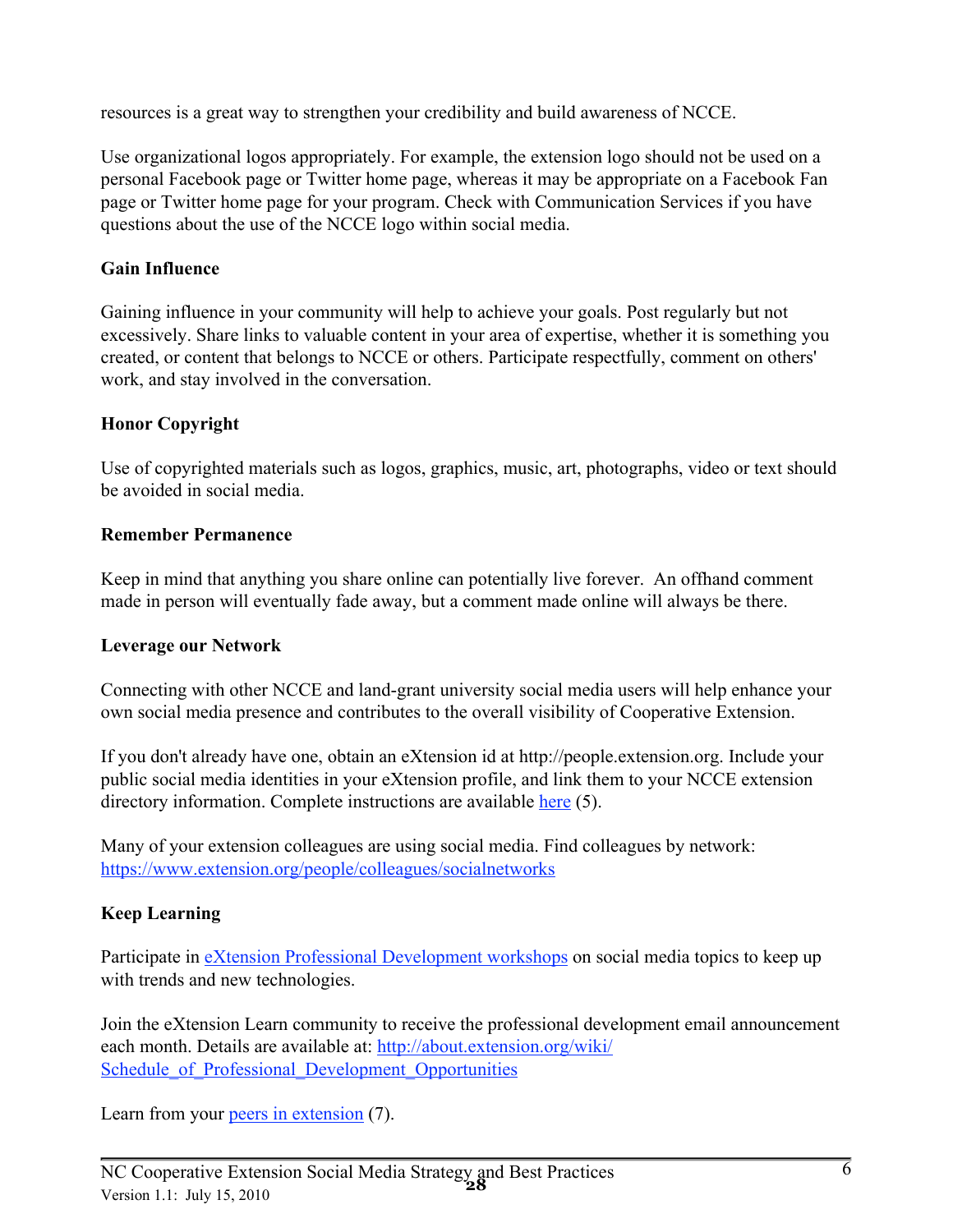# **References**

1. Beginners Guide to Social Media in Extension, Anne Adrian and Rhonda Conlon. http://collaborate.extension.org/wiki/Beginners Guide to Social Media in Extension

2. Best Practices for Social Media Usage in North Carolina, December 2009. North Carolina Office of the Governor, North Carolina Office of Information Technology Services, North Carolina Department of Cultural Resources. http://www.records.ncdcr.gov/guides/ best practices socialmedia usage 20091217.pdf

3. Destination Success: Core Team Response, 2006. District Extension Conference presentation. http://intra.ces.ncsu.edu/marketing/confpresentations.pdf

4. eXtension Social Media Guidelines, Adopted 6.3.2010. http://about.extension.org/wiki/ eXtension Social Media Guidelines

5. Linking your eXtension Profile, NCCE IT Factsheet. http://www.ces.ncsu.edu/admin/wiki/ index.php/Linking your eXtension profile

6. Proposed Social Media Guidelines for the Texas AgriLife Extension Service, Elizabeth Gregory North, Max Malloy, and Travis Ward, AgriLife Communications.

7. Find Colleagues by Social Network, https://www.extension.org/people/colleagues/ socialnetworks

8. Social Media in Extension, Anne Adrian and colleagues, http://collaborate.extension.org/wiki/ Social Media in Extension

9. 21 Rules for Social Media Engagement. Brian Solis, Mashable. http://mashable.com/2010/05/18/ rules-social-media-engagment/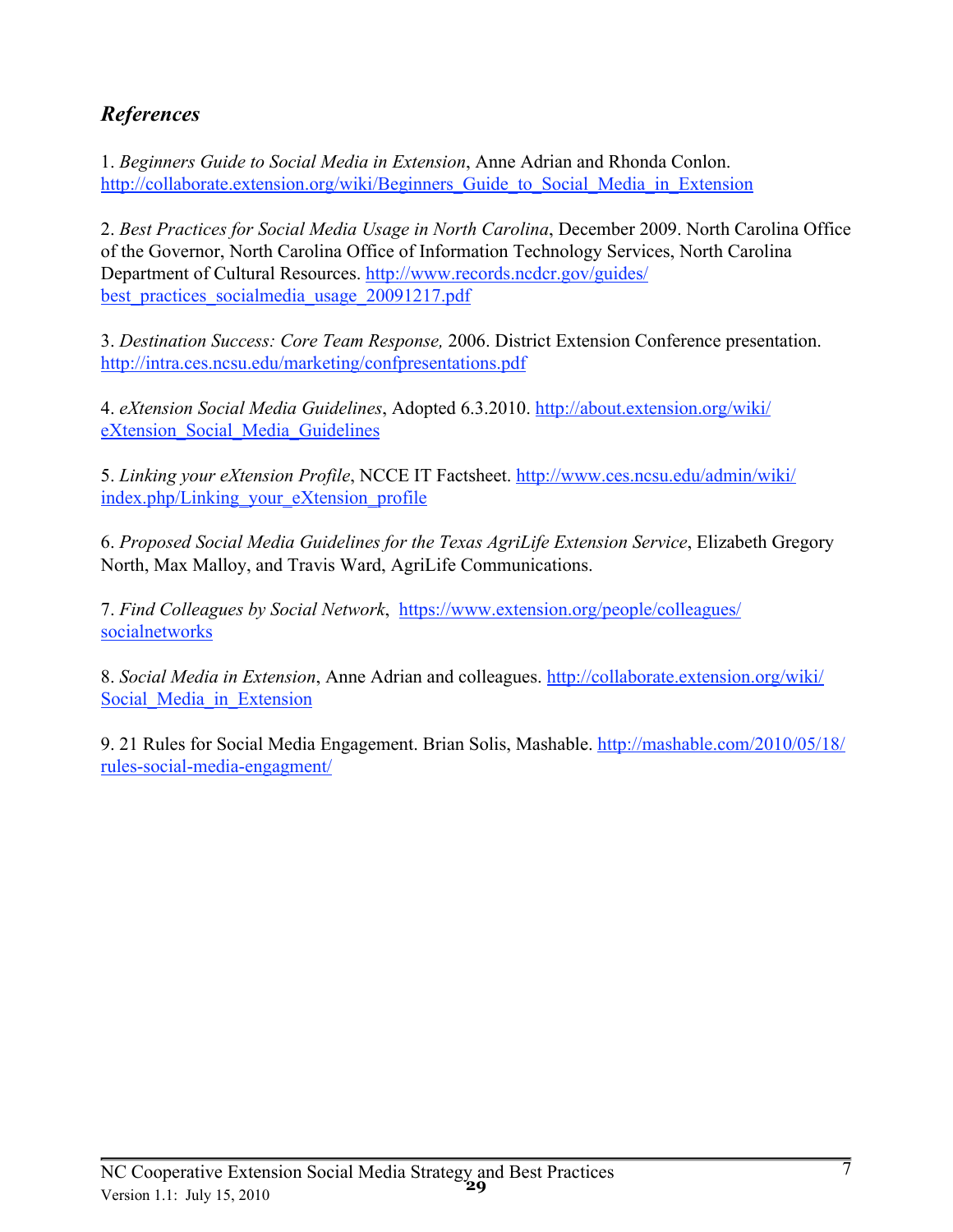# **Promoting careers in county government**

North Carolina counties not only need to help develop future elected officials, but also future professionals who care about their county and can help improve it as county government employees. By offering internships and job shadowing programs to youth – not just public school students but those in higher institutes of learning – counties can inspire interested youth to seek a career in county government.

Examples of current county internship and job shadowing programs are listed on pages 31-32.

Counties can also educate the public on the various professional skills a county government needs to provide services and promote itself as a potential employer through PEG (Public, Education and Governmental) channels. The NCACC's Welcome to Your County video includes a regular segment called County Careers, which showcases various jobs in county government through profiles of employees from counties across the state. The NCACC makes this video available to counties to loop on their PEG channels. To learn how to download the video file, contact the NCACC's Communications team (Todd McGee or Jason King) at (919) 715-2893. The video is also accessible on the NCACC's YouTube channel, www.youtube.com/ncacc1908.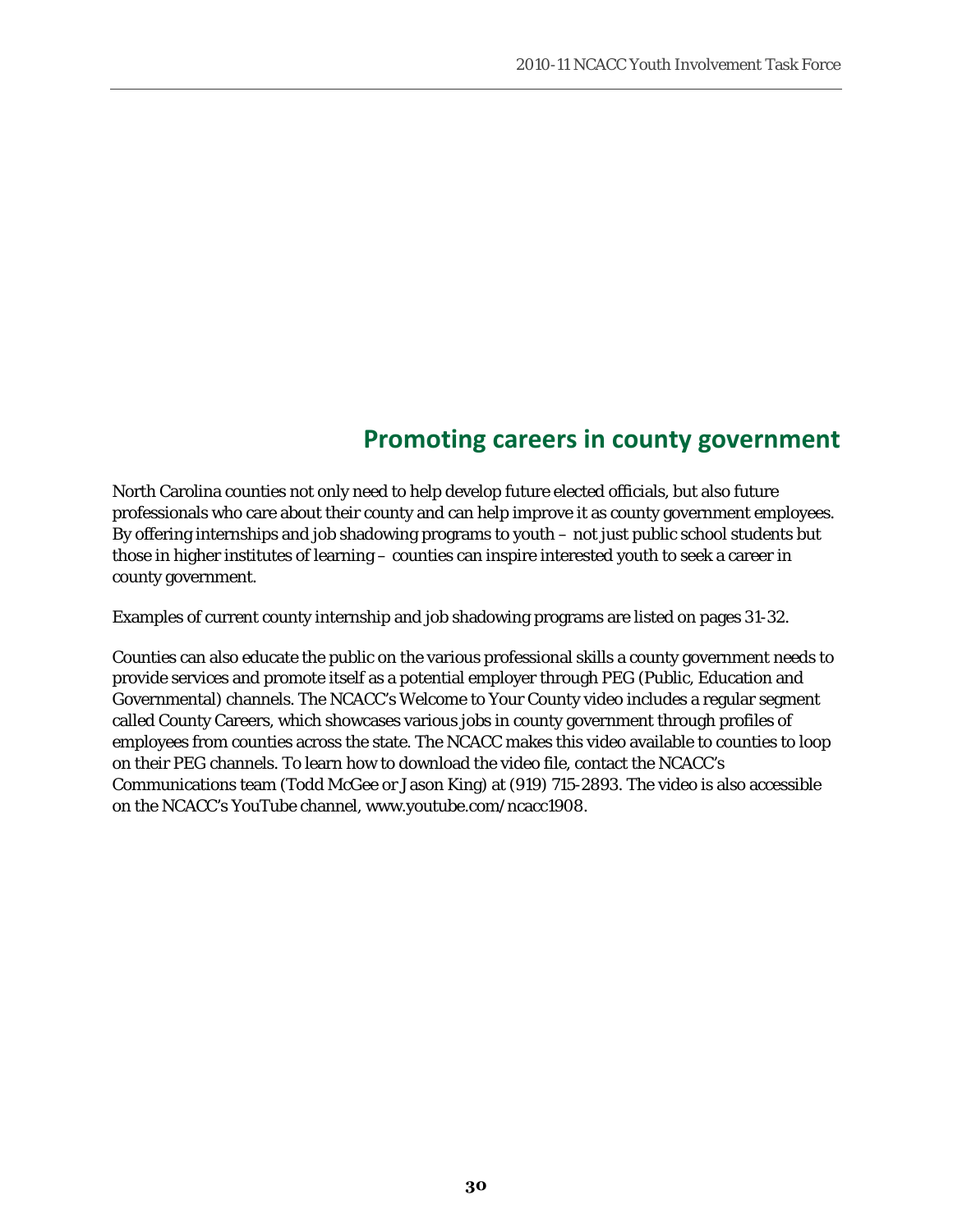# **Internships and job shadowing programs**

# **Granville County summer internships for rising sophomores**

Each year since 2000, Granville County has accepted six rising high school sophomores for a fiveweek summer internship program. Participants rotate between as many departments as possible and receive hands-on experience in county government. Participants must also attend two meetings of the Board of County Commissioners. In 2011 the county added a mentorship piece to the program by matching a county employee with each student to provide a more personal experience. Also new for 2011, participants are being tasked with recruiting applicants for the next summer. At the conclusion of the internship, each participant is provided a \$1,000 scholarship.

The county solicits for applicants via a notification to the school superintendent in January. The superintendent distributes the notice to counselors at schools with a high school sophomore class. The county manager and five other county employees form a committee that interviews all applicants and selects a group of interns that represent a diverse student base.

Contact: Debra A. Weary, Clerk to the Board and Assistant to the County Manager, Granville County, (919) 693-4761 or debra.weary@granvillecounty.org.

## **Moore County Government Internship Program**

The Moore County Public Information Office and 4-H co-sponsor a County Government Internship Program for youth age 14-21. The program began in the summer of 2010 with 14 participants selected through an application process and placed in county departments based on their interests.

The program was designed to develop citizens who care about and contribute to their communities. By helping students discover how Moore County Government solves problems pertaining to roads, schools, fire and police protection, and water supply), program leaders hope to build an informed citizenry ready to assume leadership roles in the communities. The program provides role models and mentors, and work orientation to enable participants to increase their social and work-related skills. Experiences are designed to bring about increased confidence, information about the world of work, and positive self-concepts.

Participants are given the opportunity to use the skills they develop in the internship program to participate in a community service project to address the issues they feel are most important to them. Project end results have included youth lead workshops, an informational website, and a school garden. Students are given information and general counseling on how to further their education in college and/or technical schools, and the tools necessary to get involved in local government and civic organizations. There is a \$25 cost to participants.

**Contact:** Linda Gore, 4-H agent, Moore County Center of the N.C. Cooperative Extension Service, (910) 947-3188 or lwgore@ncsu.edu.